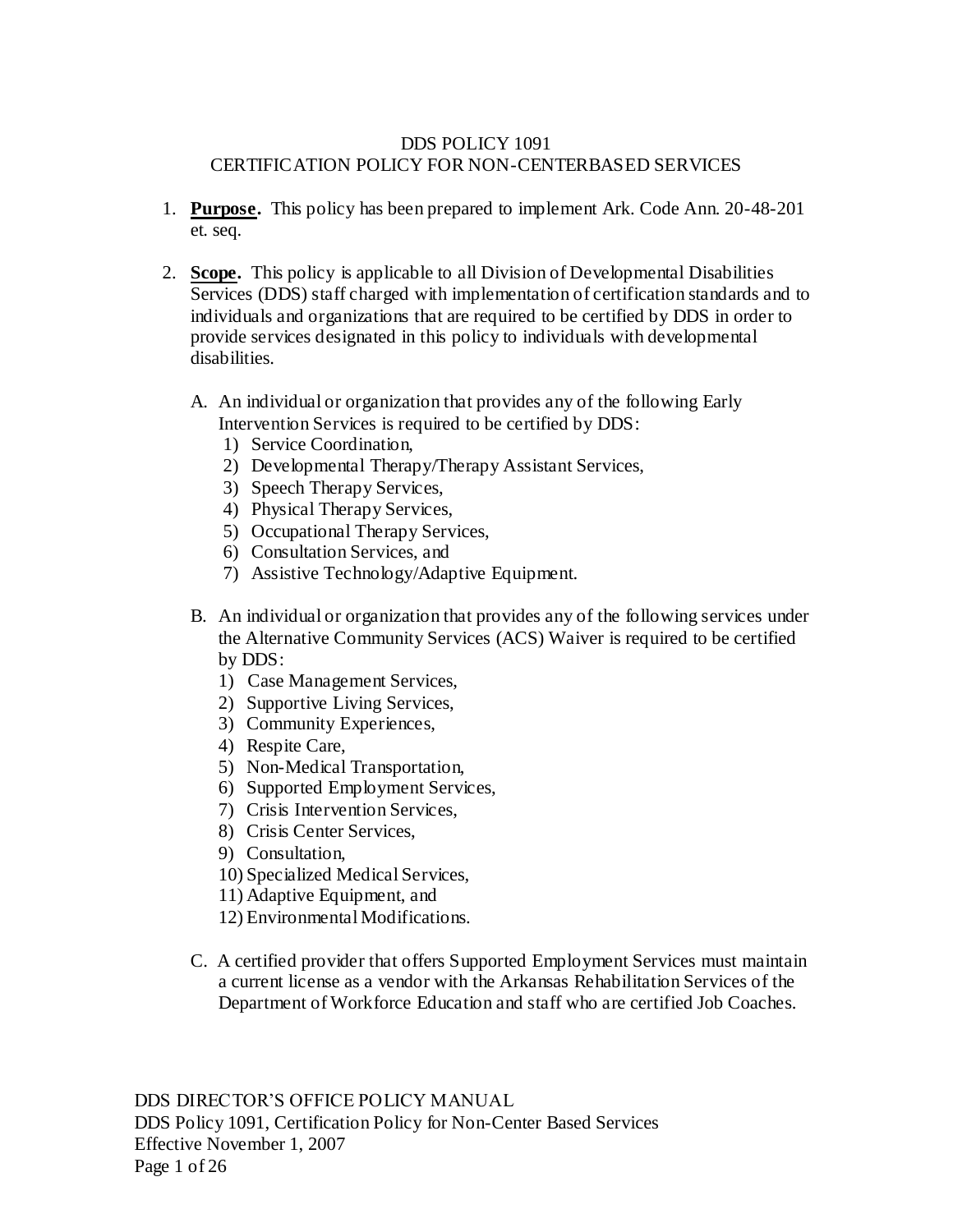D. Any individual or organization certified to provide Supportive Living Services or Case Management Services under the ACS Waiver may request DDS for approval to serve as an Organized Health Care Delivery System (OHCDS).

# 3. **Certification.**

- A. DDS shall certify each qualified individual or organization that applies to provide a service designated in this policy.
- B. A certification is valid and effective only for the individual or organization to which the certification is issued.
- C. A certification is not transferable to another entity.
- D. A copy of the certification for each service offered must be readily accessible by the individual or organization to which the certification is issued.
- E. The validity of a certification is contingent on continued substantial compliance with applicable certification standards. A certification is subject to corrective action or interim adverse action which may be imposed by DDS at any time upon a finding of substantial noncompliance.
- 4. **Certification Team Composition.** DDS is responsible for evaluating a certified provider's compliance with certification standards. A DDS Certification Team may include without limitation representatives of any relevant professional entities.
- 5. **Access.** DDS shall have access to the premises, staff, individuals served and their families, and all records of a certified provider at all times for the purpose of conducting Abbreviated Reviews, Certification Reviews, Service Concern Investigations, or Surveys concerning compliance with applicable Certification Standards.

# 6. **Certification Definitions.**

- A. "Abbreviated Review" means a targeted onsite evaluation of a new provider or certified provider for the purpose of determining compliance with specific certification standards, providing technical assistance, or conducting brief unscheduled or unannounced visits to provide consultation and assistance in support of continued compliance with certification standards.
- B. "Certification Review" means an onsite formal evaluation of a new provider or certified provider by DDS to ensure program quality and compliance with applicable certification standards.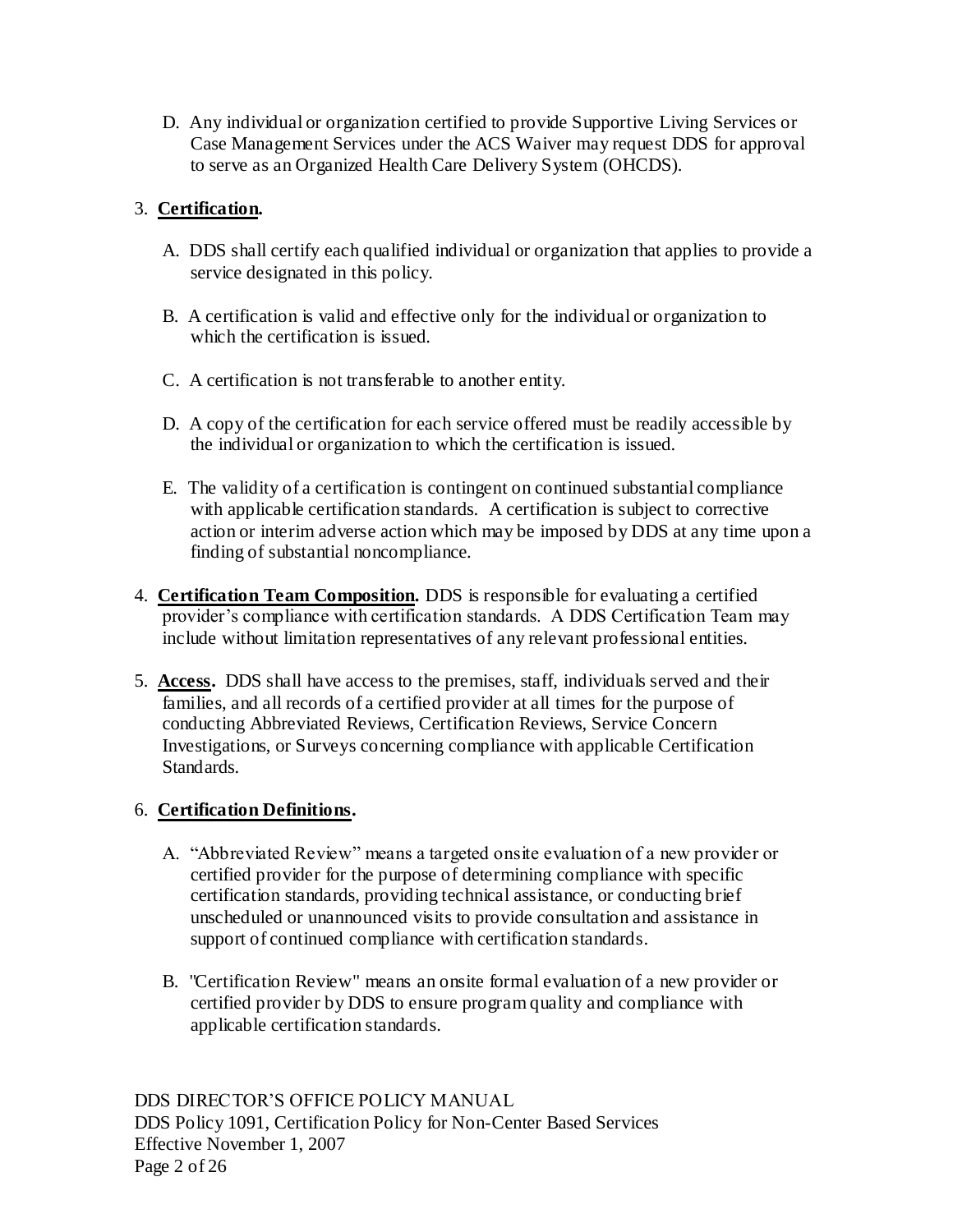- C. "Death Investigation" means an onsite review of an unexpected death that occurs accidentally, or as a result of an undiagnosed condition while the client is receiving services in accordance with DHS Policy 1106.
- D. "Focused Review" means an onsite targeted evaluation of a certified Early Intervention provider due to non-compliance with state and/or federal regulations based on data submitted to DDS .
- E. "Direct Care Staff" means staff employed by the certified organization who are responsible for implementing an individual's plan of care and providing day to day direct services in accordance with the plan of care and state and federal regulations.
- F. "National Accrediting Organization" means a national accrediting organization with acknowledged expertise and experience in the field of developmental disabilities, such as the Commission for the Accreditation of Rehabilitation Facilities (CARF) or the Council on Accreditation (COA), recognized by DDS. In order to qualify a certified provider as accredited for purposes of renewing a Regular Certification based on deemed status, the specific program standards of a National Accrediting Organization shall be consistent with the configuration of services to persons with developmental disabilities in Arkansas.
- G. "Provisional Certification" means the status of a Regular Certification when DDS finds that a certified provider has failed to complete appropriate corrective action under the Regular Certification with Requirements and continues to be substantially out of compliance with applicable certification standards or when warranted by the scope and severity level of noncompliance.
- H. "Regular Certification" means a certification granted to a new provider or renewed annually for a certified provider when the new provider or certified provider demonstrates compliance with applicable certification standards.
- I. "Regular Certification with Requirements" means the status of a Regular Certification when DDS finds that a certified provider has been substantially out of compliance with applicable Certification Standards for more than thirty (30) days.
- J. "Service Concern Investigation" means a specific inspection of a certified provider by DDS with regard to a complaint or complaints.
- K. "Survey" means an onsite formal evaluation of a new provider or certified provider by a national accrediting organization to ensure program quality and compliance with specific program standards.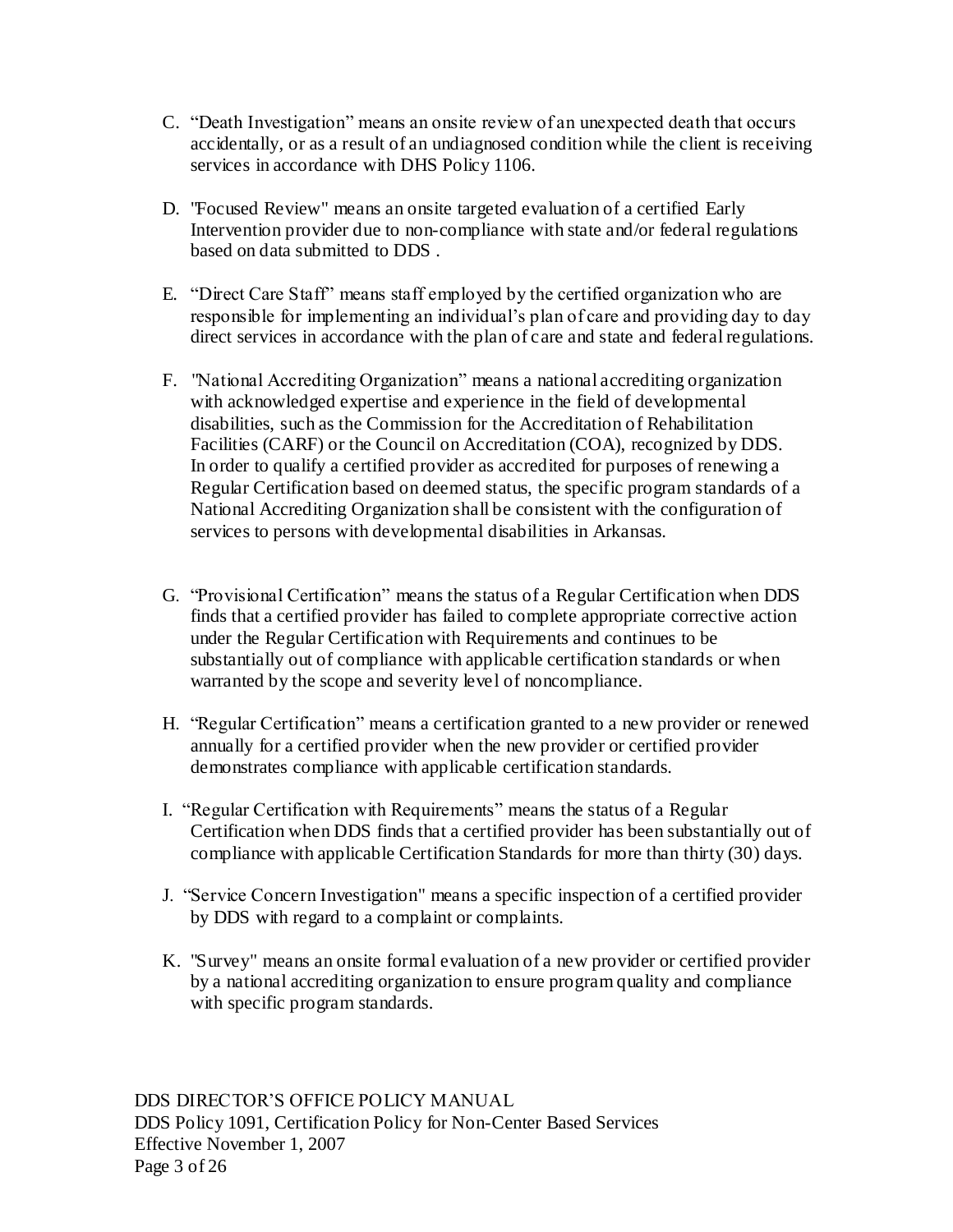L. "Temporary Certification" means a certification granted for a term of ninety (90) days with the possibility of one (1) ninety-day extension to allow time for the startup of a new provider or a new service for an existing certified provider.

### 7. **Procedural Guidelines: Certification Application Process**.

A. Temporary Certification. In order to deliver any of the services designated under this policy, an applicant first applies for Temporary Certification with DDS on forms provided for that purpose. DDS considers only completed applications. If an application is incomplete, DDS promptly notifies the provider that the application is incomplete and will not be considered and identifies the items missing from the application.

# *1) Early Intervention Services*.

*a) Applicant is an Organization*. If an applicant to provide Early Intervention Services is an organization, the application includes documentation of required qualifications, copies of written policies and procedures for implementation of the DDS Certification Standards concerning Board of Directors, Personnel Procedures and Records and Individual/Parent/Guardian Rights, a description of the applicant's plan to address applicable Service Provision Standards, and any other documentation requested by DDS to accompany the application.

*b) Applicant is an Individual*. If an applicant to provide Early Intervention Services is an individual, the application includes documentation of required qualification, documentation related to the DDS Certification Standard concerning Certification of Individuals, a description of the applicant's plan to address Service Provision Standards, and any other documentation requested by DDS to accompany the application.

*c) Temporary Certification for Early Intervention Services*. DDS evaluates the completed application and all supporting documentation for compliance with the DDS Certification Standards for Early Intervention Services. If DDS determines that the application and supporting documentation satisfy certification standards, DDS issues a Temporary Certification to the applicant in order to initiate services. After services are initiated, DDS will conduct an on-site review or in person interview to determine the provider's compliance with certification standards concerning Service Provision, Individual/Parent/Guardian Rights, and Record Keeping.

# *2) ACS Waiver Services.*

*a) Applicant is an Organization*. If an applicant to provide an ACS Waiver Service is an organization, the application includes documentation of required qualifications, copies of written policies and procedures for implementation of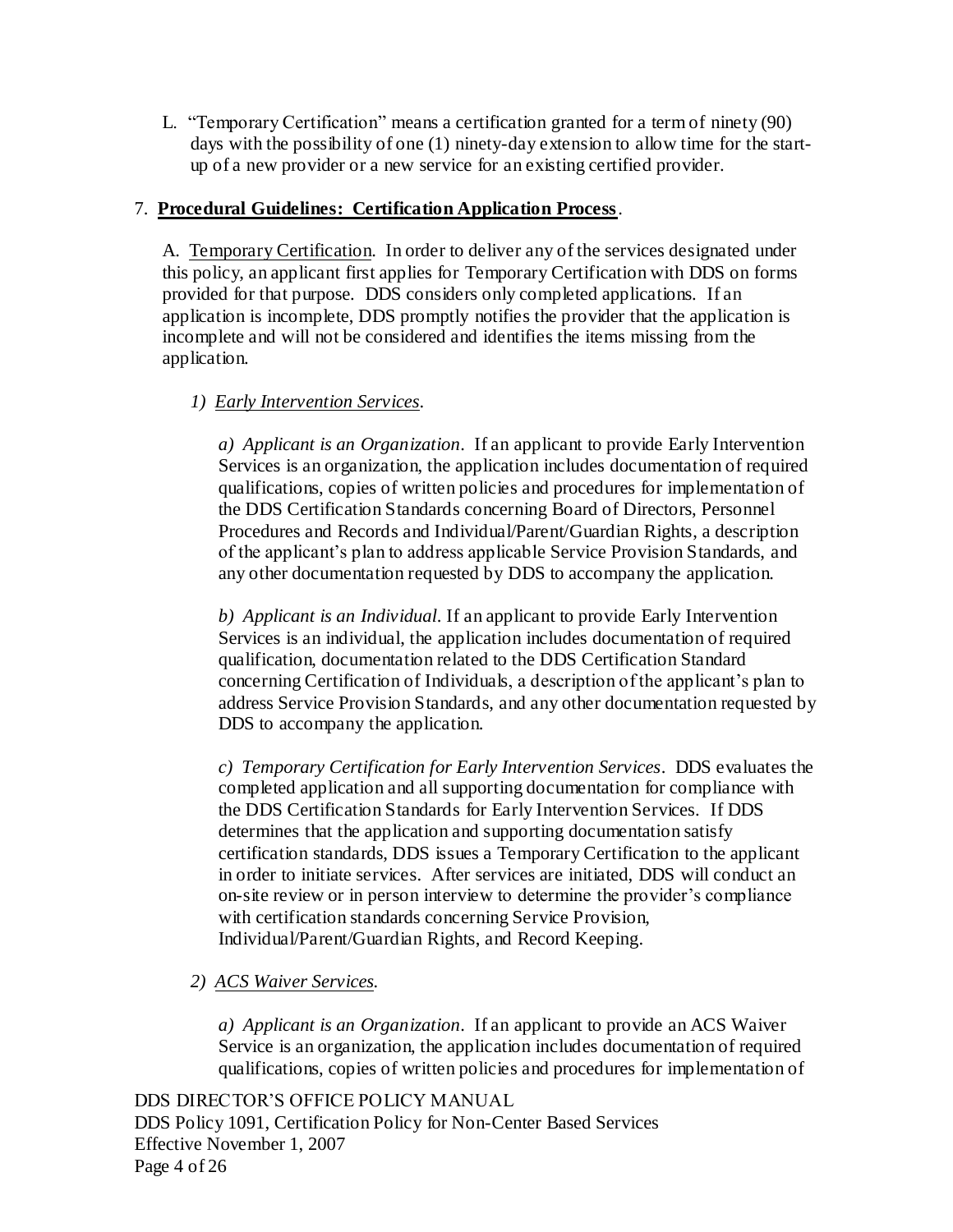the DDS Certification Standards concerning Board of Directors, Personnel Procedures and Records, Staff Training and Individual/Parent/Guardian Rights, a description of the applicant's plan intends to address the applicable Service Provision Standards, and any other documentation requested by DDS to accompany the application.

*b) Application is an Individual*. If provider applies to provide an ACS Waiver Service and the provider is an individual, the application shall include documentation of required qualifications, copies of written policies and procedures related to implementation of the DDS Certification Standards concerning Personnel Procedures and Records, Staff Training and Individual/Parent/Guardian Rights, a description of the applicant's plan to address the applicable Service Provision Standards, and any other documentation requested by DDS to accompany the application.

*c) Temporary Certification for ACS Waiver Services*. DDS evaluates the completed application and all supporting documentation for compliance with the applicable DDS Certification Standards for ACS Waiver Services. If the Temporary Certification is for Respite Care, Supportive Living Services in a community or congregate setting, or Crisis Center Services, DDS also conducts an onsite Abbreviated Review of the premises for compliance with Certification Standards concerning Physical Plant, Accessibility, and Safety. If DDS determines that the application, supporting documentation, and if applicable, the Abbreviated Review of the premises satisfy certification standards, DDS issues a Temporary Certification to the applicant in order to initiate services. After services are initiated, DDS will conduct an on-site review or in person interview to determine the provider's compliance with certification standards concerning Service Provision, Individual/Parent/Guardian Rights, and Record Keeping.

*3) Request for Approval as an Organized Health Care Delivery System*. Any individual or organization certified to provide Supportive Living Services or Case Management Services under the ACS Waiver may request DDS for approval to serve as an Organized Health Care Delivery System (OHCDS).

B. Certification Review under Temporary Certification. During the term of the Temporary Certification, DDS conducts a Certification Review in accordance with Section 8 of this policy. If DDS determines that the provider is in substantial compliance with applicable Certification Standards, DDS issues a Regular Certification. If DDS determines that the provider is not in substantial compliance with applicable certification standards, DDS imposes corrective actions or sanctions or both in accordance with Section 9 of this policy.

If the provider is unable to achieve substantial compliance with applicable Certification Standards during the term of the Temporary Certification, DDS may

DDS DIRECTOR'S OFFICE POLICY MANUAL DDS Policy 1091, Certification Policy for Non-Center Based Services Effective November 1, 2007 Page 5 of 26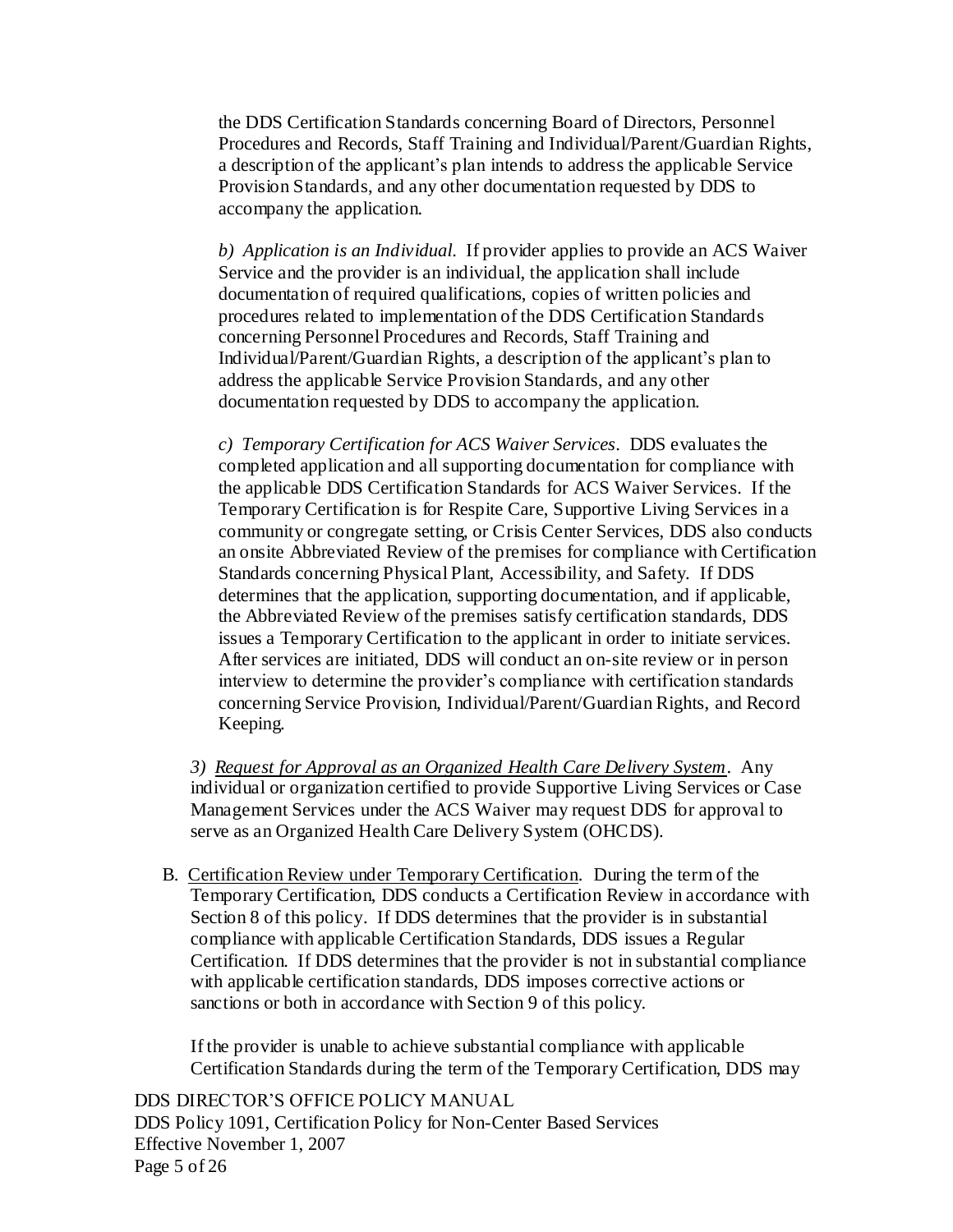extend the term of the Temporary Certification or deny the issuance of a Regular Certification.

#### C. Regular Certification.

#### *1) Regular Certification Based on Certification Review*.

DDS conducts periodic reviews of certified providers to ensure continued compliance with Certification Standards. A periodic review may be an Abbreviated Review or a Certification Review. If DDS determines after conducting a review that the certified provider is in substantial compliance with applicable Certification Standards, DDS renews the certified provider's Regular Certification. If DDS determines after conducting a review that the certified provider is not in substantial compliance with applicable Certification Standards, DDS imposes corrective actions or sanctions or both in accordance with Section 8 of this policy.

#### *2) Regular Certification Based on Deemed Status*.

*a) Deemed Status*. A certified provider may apply for renewal of a Regular Certification based on current accreditation from a National Accrediting Organization by providing DDS with a copy of the most recent complete report issued by the National Accrediting Organization concerning the provider and the official accreditation certificate.

(i) If already accredited prior to the provider's Certification Review month, the provider submits the report and certificate to DDS at least thirty (30) days prior to the beginning of the provider's Certification Review month.

(ii) If a provider is requesting Regular Certification Based on Deemed Status to begin with the prior year's certification and the provider receives national accreditation within eight (8) months of completion of the prior year's certification process, the provider submits the report and certificate to DDS within thirty (30) days of provider's receipt of the report and certificate.

If the current accreditation indicates that the provider is in substantial compliance with certification standards, DDS issues a Regular Certification to the provider without any further Certification Review.

If the current accreditation indicates that that the certified provider is in substantial compliance with certification standards and a review of other pertinent information does not indicate a pattern of noncompliance or pervasive noncompliance at Level 2 or above, DDS renews the Regular Certification of the certified provider without any further Certification Review. Pertinent

DDS DIRECTOR'S OFFICE POLICY MANUAL DDS Policy 1091, Certification Policy for Non-Center Based Services Effective November 1, 2007 Page 6 of 26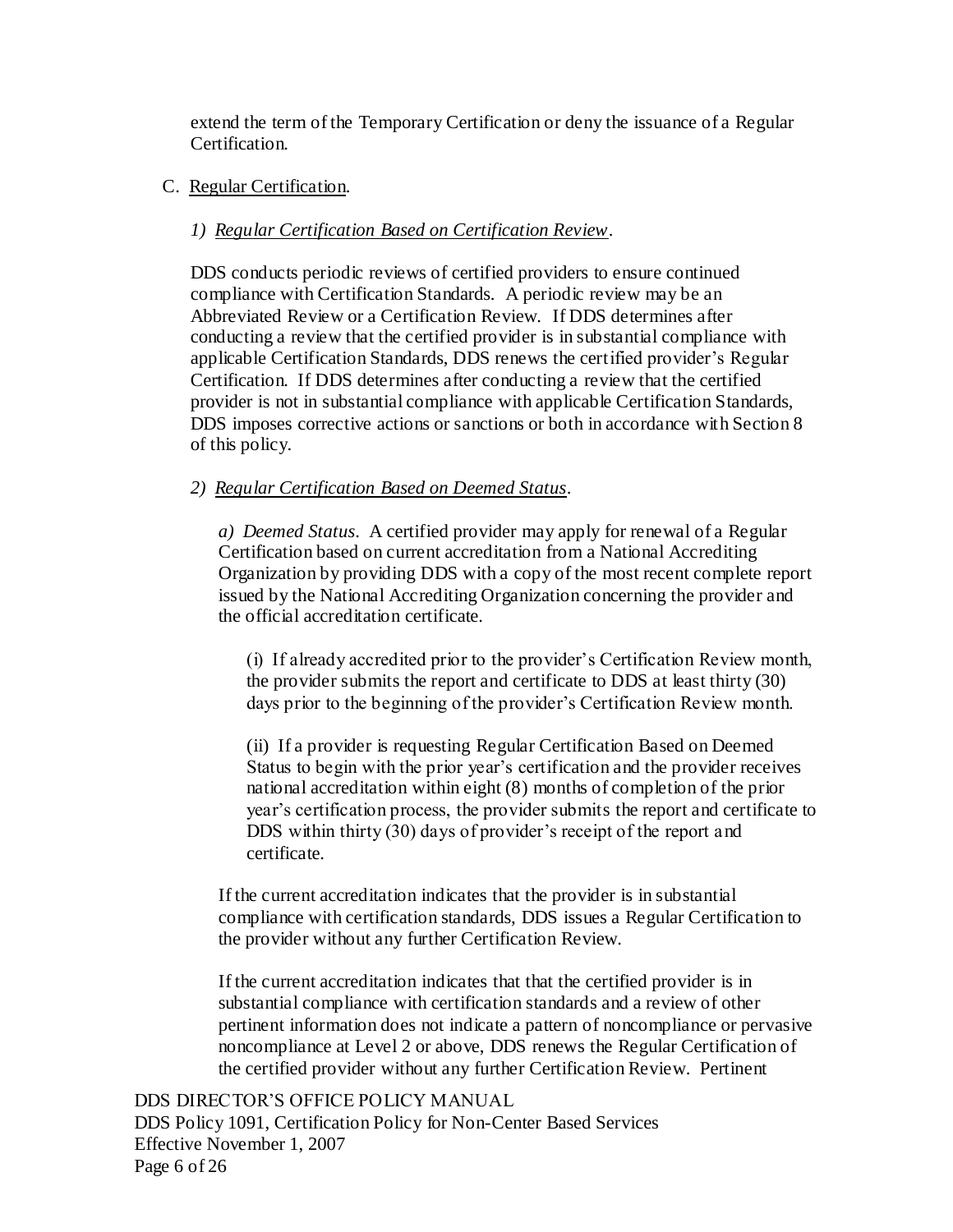information may include consumer satisfaction surveys, incident reports and results of service concern investigations.

*b) Required Communications*.

*(i)* A certified provider notifies DDS immediately after receipt of notification of a change in accreditation status.

*(ii)* A certified provider notifies DDS within fourteen (14) calendar days of the provider's receipt of notice of a pending Survey by the National Accrediting Organization

*(iii)* A certified provider submits contemporaneously to DDS its quality improvement plan and any other document submitted to its National Accrediting Organization.

*(iv)* A certified provider authorizes its National Accrediting Organization to release information to DDS upon DDS's request.

*c) DDS Access.*

*(i)* Nothing in this section affects the right of DDS to have access to the premises, staff, individuals served and their families, and all records of a certified provider at all times for the purpose of conducting Abbreviated Reviews, Certification Reviews, Service Concern Investigations, or Surveys concerning compliance with applicable Certification Standards. *(ii)* DDS reports findings of Abbreviated Reviews, Certification Reviews, Service Concern Investigations, or Surveys and actions taken to the National Accrediting Organization of the certified provider.

*(iii)* A DDS staff member may participate in the entrance conference and exit conference during any survey conducted by the National Accrediting Organization of the certified provider.

*d) Withdrawal of Regular Certification Based on Deemed Status*. DDS may withdraw a Regular Certification Based on Deemed Status under the following circumstances:

*(i)* When a complaint concerning substantial noncompliance, as designated in Levels 3 and 4 of the Sanctions Matrix, with a health or safety standard is founded;

*(ii)* When an Abbreviated Review, Certification Review, Service Concern Investigation, or Survey find instances of noncompliance with DDS Certification Standards, or

DDS DIRECTOR'S OFFICE POLICY MANUAL DDS Policy 1091, Certification Policy for Non-Center Based Services Effective November 1, 2007 Page 7 of 26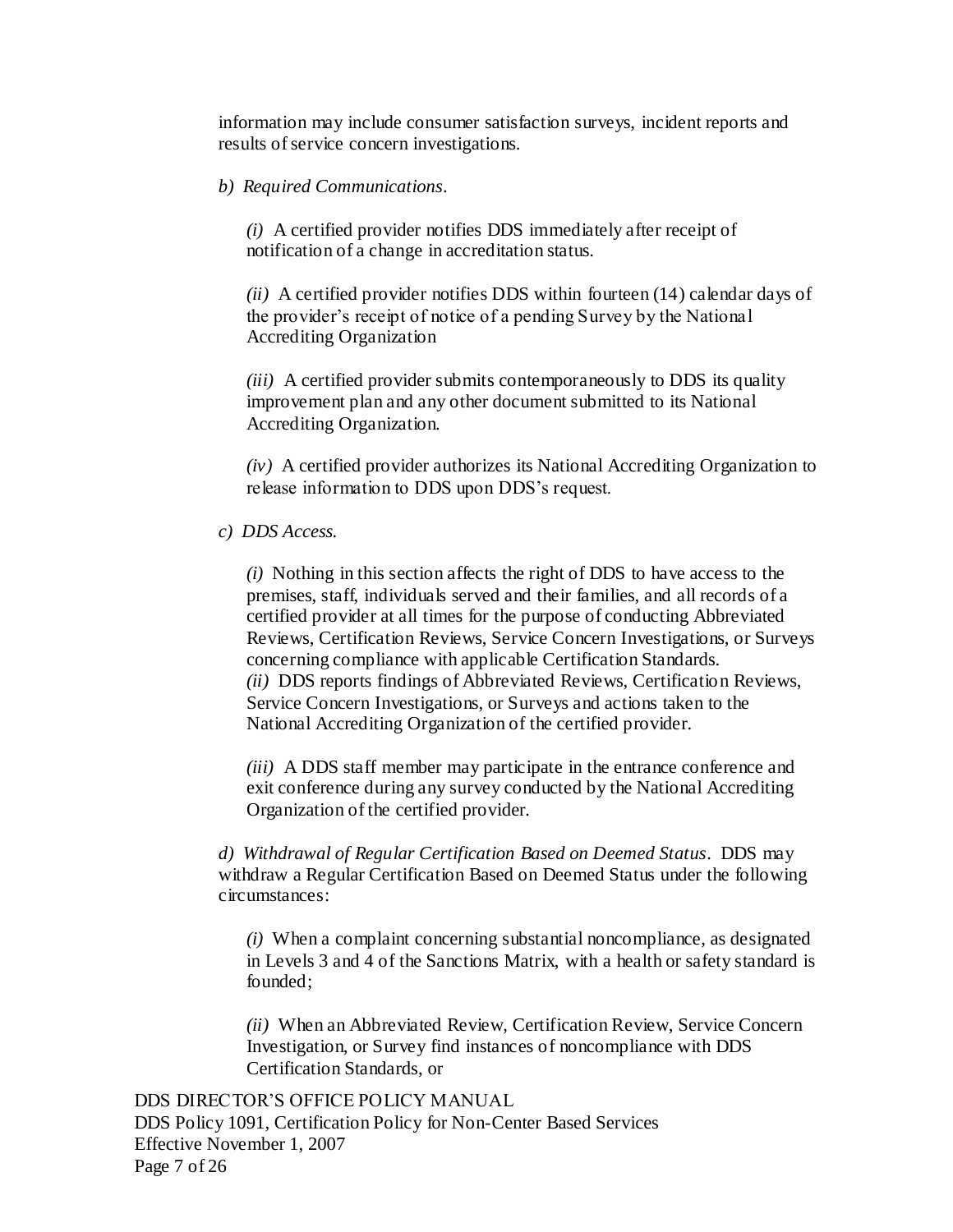*(iii)* When the national accreditation status of the certified provider has expired, is downgraded, or withdrawn by the National Accrediting Organization.

*e) National Accreditation Not Required*. DDS does not require any provider to seek or submit to accreditation by a National Accrediting Organization.

When a certified provider is not accredited by a national accrediting organization, DDS conducts a review of the provider as specified in this section.

### 8. **Procedural Guidelines: Certification Review** Process.

### A. Notice of Certification Review.

Within ninety (90) days before a Certification Review, DDS sends notice of the Certification Review to the Director and Board President, if applicable, of the certified provider and identifies any information that DDS requires certified provider to submit prior to the Certification Review. For example, DDS may request a letter of assurances signed by the Director of the certified provider or designee and the President of the Board of Directors of the certified provider or designee stating that the certified provider's written policies and procedures are in compliance with the applicable certification standards.

After receipt of notice of a Certification Review, the director of the certified provider shall distribute a notice announcing in advance the approximate date range during which DDS expects to perform a Certification Review of the certified provider. The notice should be made available to all individuals served and their families and should include DDS contact information.

### B. Offsite Preparation.

The objective of offsite preparation is to analyze various sources of information available about the certified provider to identify any potential areas of concern, to ascertain any special features of the provider, and to focus the efforts of the DDS Certification Review Team during the onsite tour and with regard to onsite information gathering.

The DDS Certification Review Team Leader or designee is responsible for obtaining all available sources of information about the certified provider for review by the Team including without limitation:

- Documentation from the provider requested in advance,
- The prior year's Certification Review report,

DDS DIRECTOR'S OFFICE POLICY MANUAL DDS Policy 1091, Certification Policy for Non-Center Based Services Effective November 1, 2007 Page 8 of 26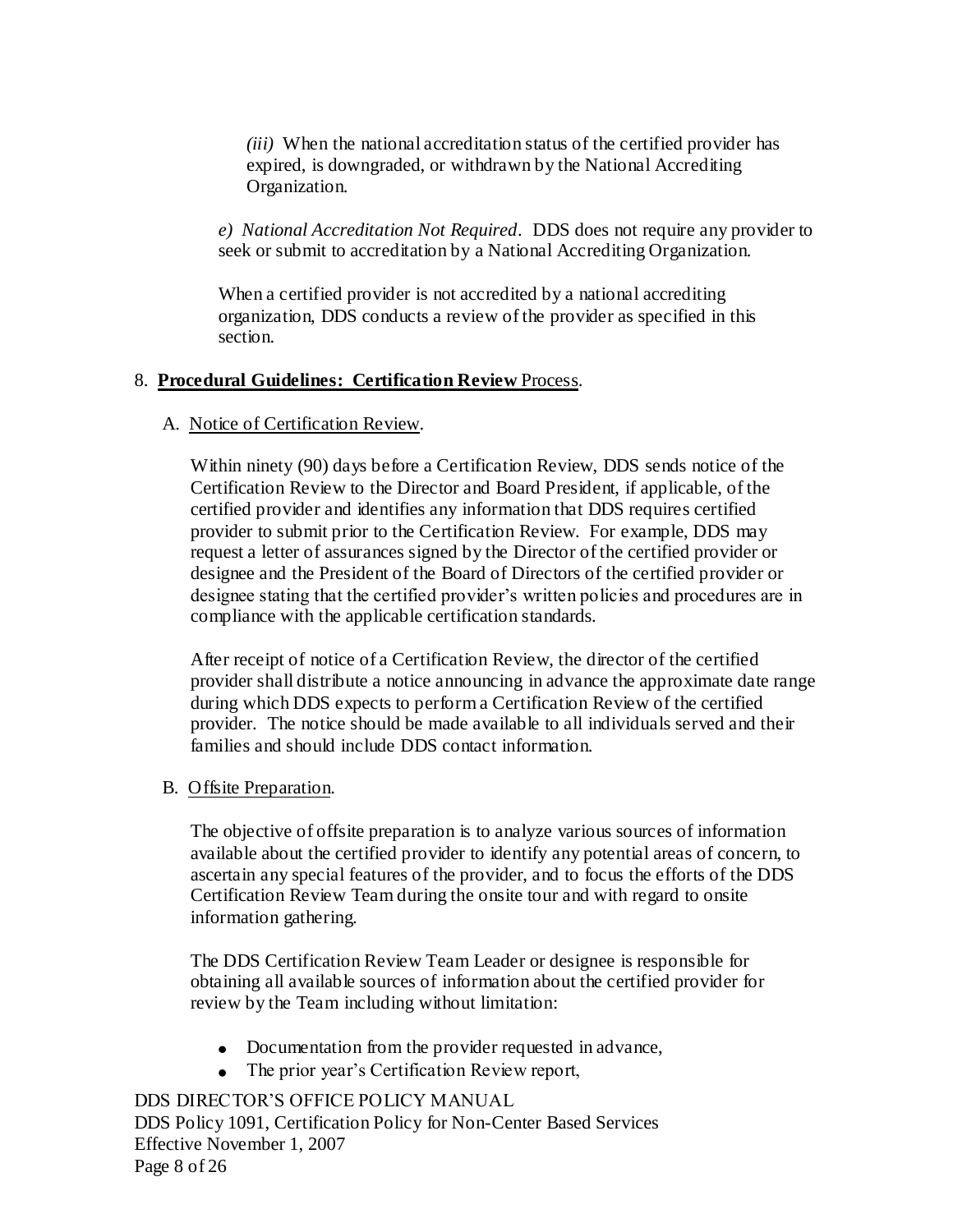- Incident reports submitted during the prior year, and
- The results of any complaint investigations during the prior year.

The Team Leader is responsible for presenting the information obtained to the Team for review at an offsite team meeting prior to the Certification Review. At this meeting, the Team Leader should establish preliminary review assignments, and the Team should identify potential areas of concern and note any special features of the certified provider.

#### C. Entrance Conference.

The Team Leader or designee conducts the entrance conference with the director of the certified provider and any staff designated by the director. During the entrance conference, the Team Leader or designee:

- Introduces team members,
- Explains the Certification Review process,
- Informs the director and any staff that the Team will be communicating with them through the Certification Review and will ask for assistance when needed,
- Advises the director and any staff that they will have the opportunity to provide the Team with any information that would clarify an issue brought to their attention, and
- Answers any questions from the director or any staff.

If services are provided on-site, it is recommended that after their introduction to director of the certified provider, the other team members proceed to the initial tour and make general observations of the certified provider.

#### D. Onsite Preparation.

The Team Leader asks director of the certified provider to provide access to information determined by the Team as necessary to complete the Certification Review.

If applicable, the Team Leader shall post a sign or arrange for the director of the certified provider to post a sign in areas easily observable by individuals served and their families announcing that DDS is performing a Certification Review and that DDS team members are available to meet in private with individuals served or their families or both.

Throughout the Certification Review process, the Team should discuss among themselves, on a daily basis, observations made and information obtained in order to focus on the concerns of each team member, to facilitate information gathering and to facilitate decision making at the completion of the Certification Review.

DDS DIRECTOR'S OFFICE POLICY MANUAL DDS Policy 1091, Certification Policy for Non-Center Based Services Effective November 1, 2007 Page 9 of 26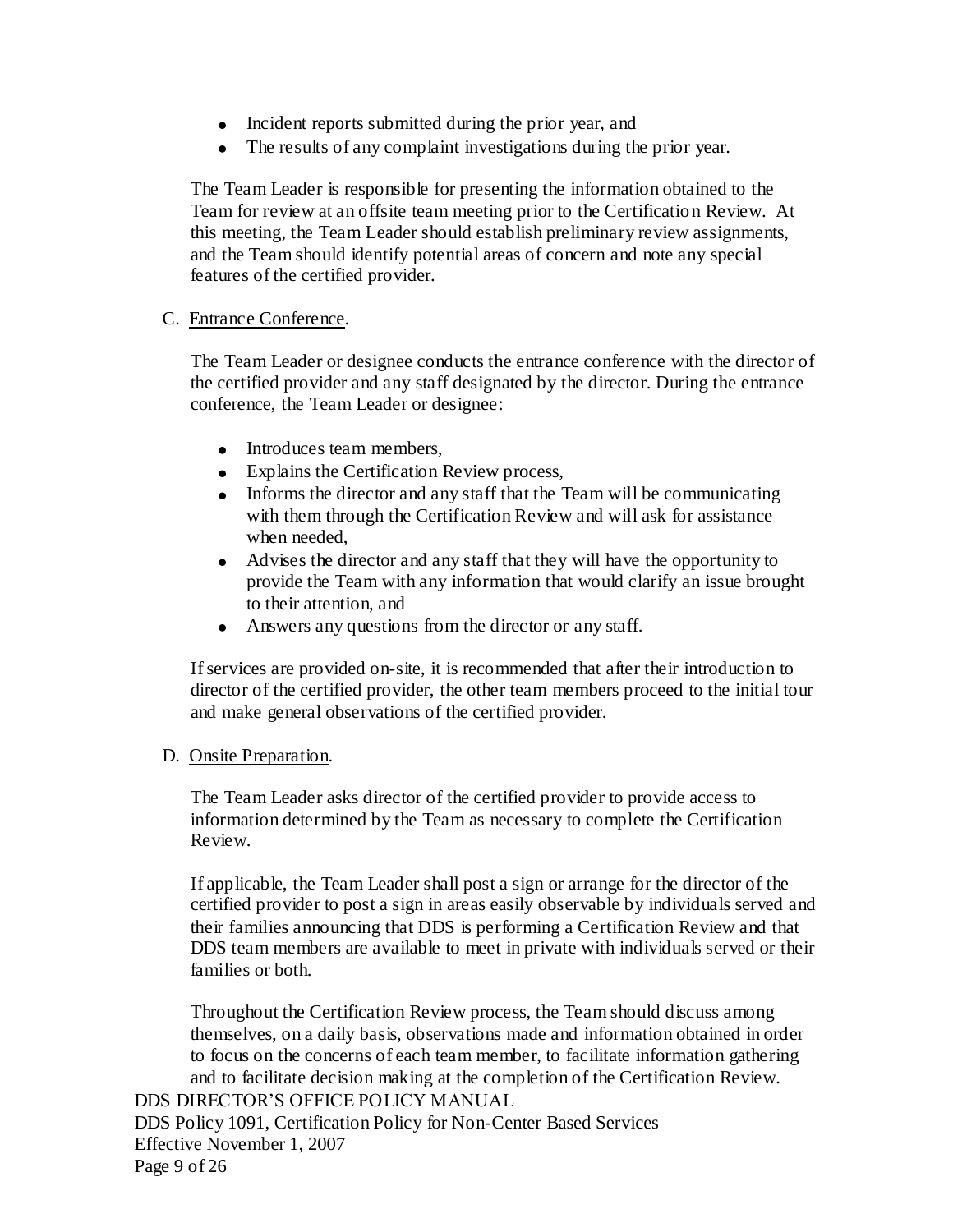#### E. Initial Tour.

The initial tour of the provider's administrative facility(ies) and agency owned/operated/controlled sites is designed to provide team members with an initial assessment of the certified provider, the individuals served and their families, and any staff. During the initial tour, team members should:

- Make an initial evaluation of the environment of the certified provider,
- $\bullet$  Identify areas of concern to be investigated during the Certification Review,
- Confirm or invalidate pre-review information about potential areas of concern, and
- Document their findings.

#### F. Onsite Information Gathering.

The DDS Certification Review Team gathers information for the Certification Review from three (3) primary sources: review of records, interviews, and observations. Each team member should verify information and observations in terms of credibility and reliability. All findings must be documented. The Team should maintain an open and ongoing dialogue with the director and any staff throughout the Certification Review process.

The Team should meet on a daily basis to share information, such as findings to date, areas of concern, any changes needed in the focus of the Certification Review. These meetings include discussions of concerns observed, possible requirements to which those concerns relate, and strategies for gathering additional information to determine whether the certified provider is meeting certification standards.

*Immediate jeopardy:* Immediate jeopardy is defined as a situation in which the certified provider's failure to meet one or more certification standards has caused, or is likely to cause, serious injury, harm, impairment, or death of an individual served. The guiding principles for determining the scope and severity of noncompliance make it clear that immediate jeopardy can be related to mental or psychosocial well-being as well as physical well-being and that the situation in question need not be a widespread problem.

NOTE: *See Section 8.I and the Certification Sanctions Matrix in Appendix A to this policy for more information on classifying the scope and severity of deficient practices.*

At any time during the Certification Review, if one or more team members identify possible immediate jeopardy, the Team should meet immediately to confer. The team must determine whether there is immediate jeopardy during the information gathering task. If the team concurs that there is immediate jeopardy, the team

DDS DIRECTOR'S OFFICE POLICY MANUAL DDS Policy 1091, Certification Policy for Non-Center Based Services Effective November 1, 2007 Page 10 of 26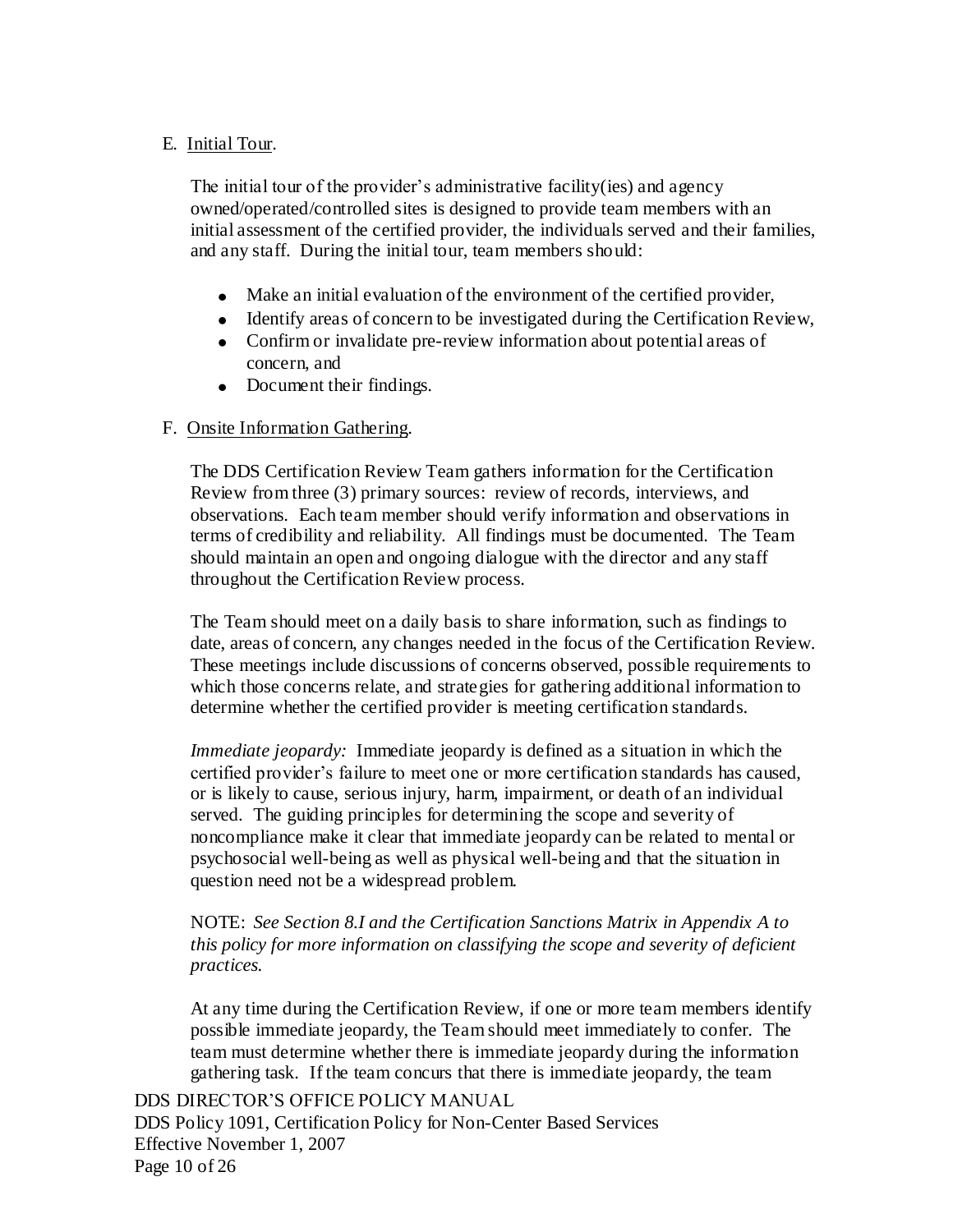leader immediately consults his or her supervisor. If the supervisor concurs, that the situation constitutes immediate jeopardy, the team lead informs the director of the certified provider or designee that DDS is invoking the immediate jeopardy certification revocation procedures. The team leader explains the nature of the immediate jeopardy to the director of the certified provider or designee who must submit a statement while the team is on-site asserting that the immediate jeopardy has been removed and including a plan of sufficient detail to demonstrate how and when the immediate jeopardy was removed.

The Team will provide the director of the certified provider with a written report concerning the nature of the immediate jeopardy within ten (10) days of the date of the exit conference.

*Substandard Quality of Care:* Substandard quality of care is defined as a deficient practice related to Certification Standards concerning Individual/Parent/Guardian Rights or Service Provision classified as an isolated incident at severity level 3 or as a pattern of deficient practices at severity level 2.

NOTE: *See Section 8.I and the Certification Sanctions Matrix in Appendix A to this policy for more information on classifying the scope and severity of deficient practices.*

At any time during the Certification Review, if a team member identifies possible substandard qualify of care, the team member should notify other members of the team as soon as possible. The team may make a finding of substandard qualify of care during the information gathering task or the information analysis and decisionmaking task.

If there is a deficiency(ies) related to noncompliance with Certification Standards concerning Individual/Parent/Guardian Rights or Service Provision and the team member classifies the deficiency as an isolated incidence of severity level 3 or as a pattern of severity level 2, the team member determines if there is sufficient evidence to support a decision that there is substandard quality of care. If the evidence is not sufficient to confirm or refute a finding of substandard quality of care, the team member may expand the Certification Review to include additional evaluation of the certified provider's compliance with the licensure standard at issue. To determine whether or not there is substandard quality of care, the Team should assess additional information related to the Certification Standard at issue, such as written policies and procedures, staff qualifications and functional responsibilities, and specific agreements and contracts that may have contributed to the outcome. It may also be appropriate to conduct a more detailed review of related service delivery.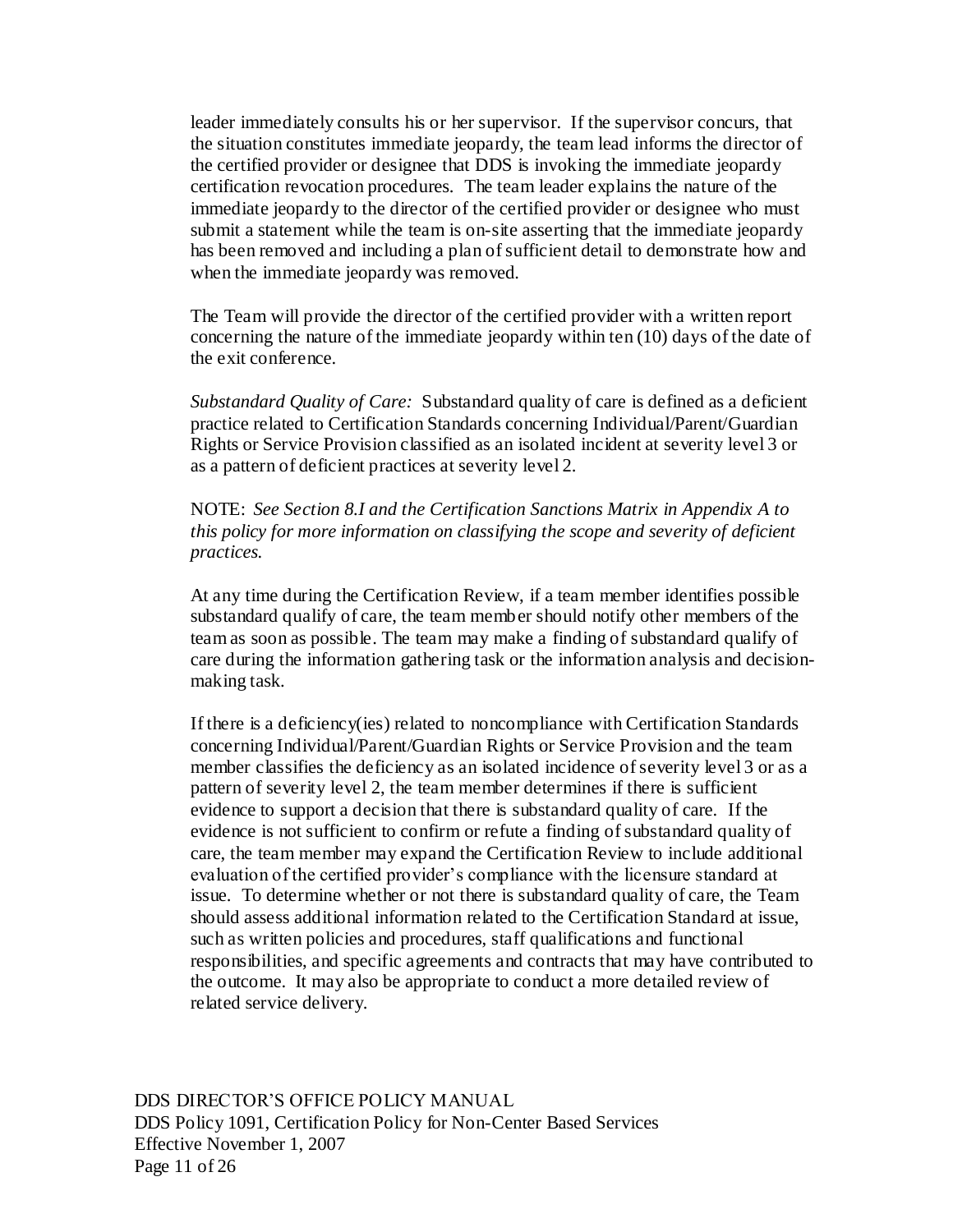If the determination of substandard quality of care is made prior to the exit conference, the Team will provide the director of the certified provider with information concerning the nature of the substandard quality of care.

If the determination of substandard quality of care is made after the exit conference, the Team will provide the director of the certified provider with a written report concerning the nature of the substandard quality of care within fifteen (15) days of the date of the completion of the review.

#### G. Information Analysis for Deficiency Determination.

The objective of information analysis for deficiency determination is to review and analyze all information collected and to determine whether or not the certified provider has failed to meet one or more of the applicable certification standards. Information analysis and decision making builds on discussions of the DDS Certification Review Team during daily meetings, which should include discussions of observed problems, area of concern, and possible failure to meet certification standards. The team leader or designee collates all information and records the substance of the decision-making discussions on the Certification Review report.

*Deficiency Criteria*: The Team bases all deficiency determinations on documented observations, statements by individuals served, statement by the families of individual serviced, statements by the director and staff, and available written documents.

*Evidence Evaluation*: The Team evaluates the evidence documented during the Certification Review to determine if a deficiency exists due to a failure to meet a certification standard and if there are any negative outcomes for individuals served due to the failure. The Team should evaluate all evidence in terms of credibility and reliability.

### H. Exit Conference.

The DDS Certification Review Team will conduct an exit conference with the certified provider immediately following the completion of the Certification Review. The general objective of the exit conference is to inform the certified provider of the Team's observations and preliminary findings.

During the exit conference, the Team describes the deficiencies that have been identified and the findings that substantiate these deficiencies. The Team provides the director and any staff with an opportunity to discuss and supply additional information that he or she believes is pertinent to the identified findings.

### I. Writing the Report.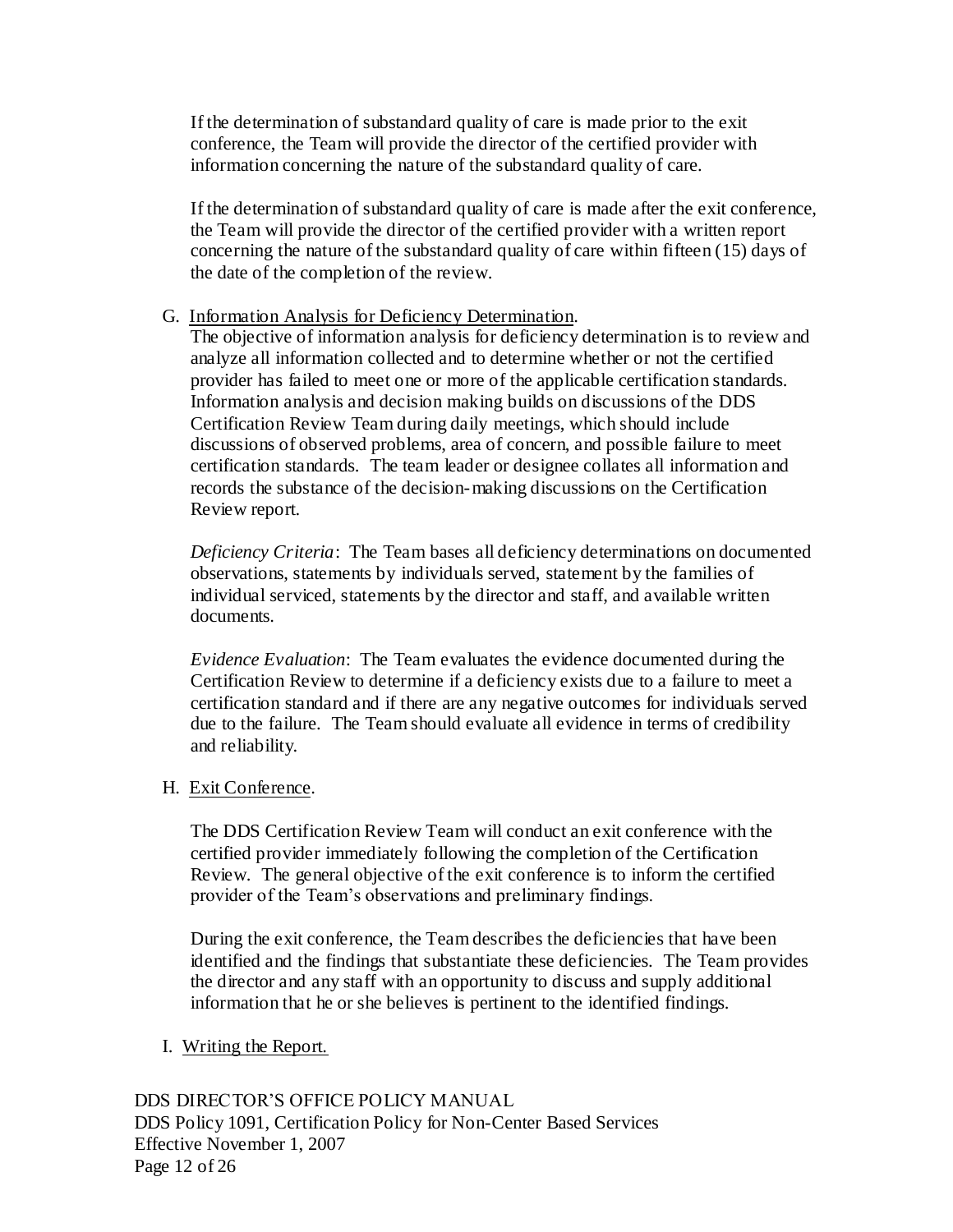The report of the Certification Review should be written in terms specific enough to allow a reasonably knowledgeable person to understand the aspect(s) of the certification standard(s) that is (are) not met. The report should identify the specific certification standards not met and reflect the content of each certification standard identified. The report should include a summary of the evidence and supporting observations for each deficiency. The report shall identify the sources of evidence (e.g., interview, observation, or records review) and identify the impact or potential impact of the noncompliance on the individual served, and how it prevents the individual served from reaching his or her highest practicable physical, mental or psychosocial well-being. The levels of severity and scope of deficiencies should be clearly identifiable.

*Guidance on Severity Levels* – There are four (4) severity levels:

- Evel  $1 No$  actual harm with potential for minimal harm is a deficiency that has the potential for causing no more than a minor negative impact of the individual served.
- Eevel  $2 No$  actual harm with potential for more than minimal harm that is not immediate jeopardy is a noncompliance that results in minimal physical, mental or psychosocial discomfort to the individual served or has the potential to compromise the individual served's ability to maintain or reach his or her highest practicable physical, mental or psychosocial well-being as defined by a plan of care and provision of services.
- Eevel  $3$  Actual harm that is not immediate jeopardy is noncompliance that results in a negative outcome that has compromised the individual served's ability to maintain or reach his or her highest practicable physical, mental or psychosocial well-being as defined by an accurate and comprehensive assessment, plan of care, and provision of services. This *does not include* a deficient practice that only has limited consequence for the individual served and would be included in Level 2 or Level 1.
- Level 4 Immediate jeopardy to the health or safety of an individual served is a situation in which immediate corrective action is necessary because the certified provider's noncompliance with one or more certification standards has caused, or is likely to cause, serious injury, harm, impairment, or death to an individual served.

*Guidance on Scope Levels* – There are three (3) scope levels:

- Isolated When one or a very limited number of individuals served are affected, when one or a very limited number of staff are involved, or when the situation has occurred only occasionally or in a very limited number of locations.
- Pattern When more than a very limited number of individuals served are affected, when more than a very limited number of staff are involved, when the situation has occurred in several locations, or when the same individual

DDS DIRECTOR'S OFFICE POLICY MANUAL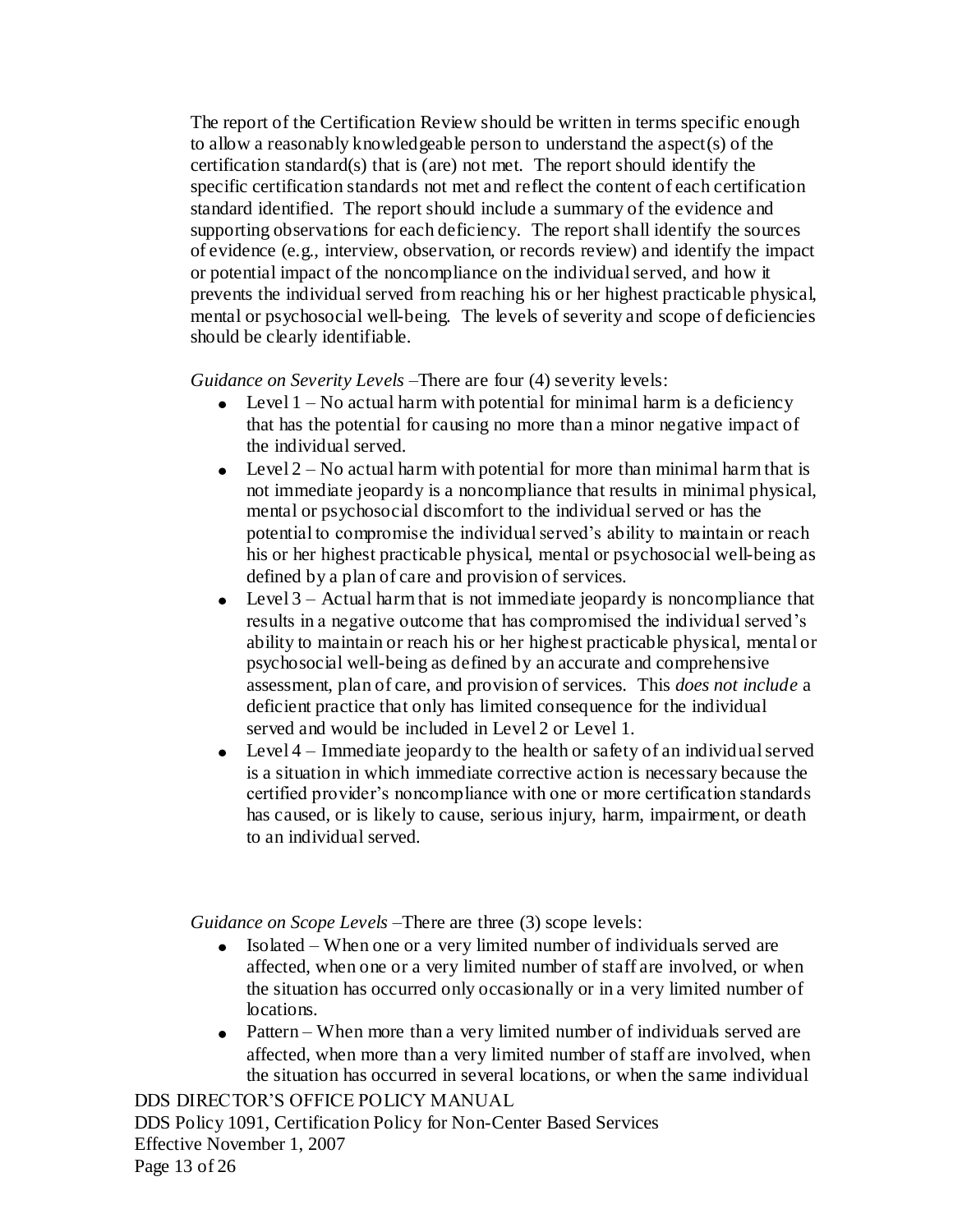served has been affected by reported occurrences of the same deficient practice. A pattern of deficient practices is not found to be pervasive throughout the operations of the certified provider. If the certified provider has a system or policy in place but the system or policy is being inadequately implemented in certain instances or if there is inadequate system with the potential to impact only a subset of individuals served, then the deficient practice is likely a pattern.

 $\bullet$  Pervasive – When the problems causing the deficiencies are pervasive in the operations of the certified provider or represent systemic failure that affected or has the potential to affect a large portion or all of the individuals served by the certified provider. If the certified provider lacks a system or policy or has an inadequate system or policy to meet the certification standard and this failure has the potential to affect a large number of individuals served, then the deficient practice is likely widespread.

# J. Issuing the Report.

DDS provides the certified provider with a written report documenting the findings made during the Certification Review within thirty (30) calendar days of the date of the exit conference.

If the Certification Review Report contains a deficiency that is classified as substandard quality of care, DDS provides the certified provider with a written report concerning the nature of the substandard quality of care within fifteen (15) days of the date of the exit conference.

If the Certification Review Report contains a deficiency that is classified as immediate jeopardy, DDS provides the certified provider with a written report concerning the nature of the immediate jeopardy within ten (10) days of the date of the exit conference.

### K. Plan of Correction.

*In General.* A plan of correction (POC) is a written statement developed by a certified provider to guide its efforts in achieving substantial compliance with certification standards after a finding of substantial noncompliance. Substantial noncompliance refers to a deficiency(ies) that is (are) categorized as no actual harm with potential for more than minimal harm that is (are) not immediate jeopardy and is (are) not substandard quality of care.

In order for a plan of correction to be acceptable, it must:

Contain elements detailing how the certified provider will correct the deficiency as it relates to the individual served;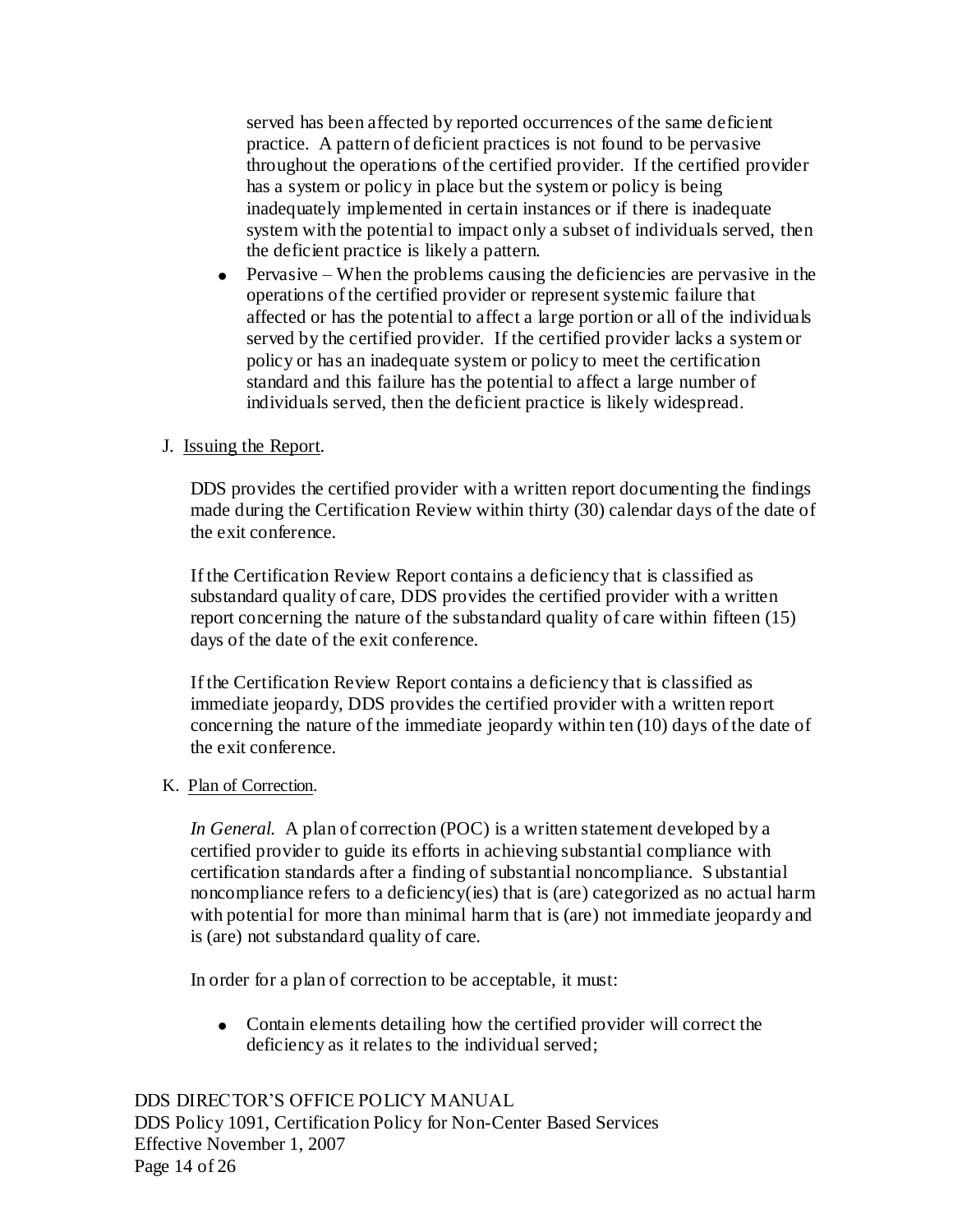- Indicate how the certified provider will act to protect individual service in similar situations;
- Include the measures the certified provider will take or the systems it will alter to ensure that the problem does not recur,
- Indicate how the certified provider plans to monitor its performance to make sure that solutions are sustained; and
- Provide dates when corrective action will be completed. Completion dates will be determined in conjunction with DDS.

DDS approves the plan of correction if it satisfies the elements described above. If DDS does not approve the plan of correction, DDS shall provide the certified provider with a written explanation stating the reasons the plan of correction does not satisfy the elements described above. The certified provider shall revise the plan of correction until it is approved by DDS. All revisions must be completed within the time frame designated below for submission of the plan of correction.

*POC when there is substantial compliance:* Substantial compliance means a level of compliance with Certification Standards such that any identified deficiencies pose no greater risk to the health or safety of individuals served than the potential for causing minimal harm. Substantial compliance constitutes compliance with Certification Standards.

When DDS finds that a certified provider is in substantial compliance but has deficiencies that are isolated with no actual harm and potential for only minimal harm, a plan of correction is not required but the certified provider is expected to correct all deficiencies.

When DDS finds that a certified provider is in substantial compliance but has deficiencies that constitute a pattern or widespread with no actual harm and potential for only minimal harm, a plan of correction is required. While a certified provider is expected to correct deficiencies at this level, these deficiencies are within the substantial compliance range and do not need to be reviewed for correction during subsequent follow-up reviews within the same Certification Review cycle.

*POC when there is not substantial compliance:* Within fifteen (15) days of receipt of a certification report with deficiencies that are categorized as no actual harm with potential for more than minimal harm that is not immediate jeopardy and are not substandard quality of care, the certified provider develops and submits to DDS a written plan of correction.

*POC when there is not substantial compliance and there is also substandard quality of care or actual harm that is not immediate jeopardy.* Within ten (10) days of receipt of a certification report with deficiencies that are categorized as

DDS DIRECTOR'S OFFICE POLICY MANUAL DDS Policy 1091, Certification Policy for Non-Center Based Services Effective November 1, 2007 Page 15 of 26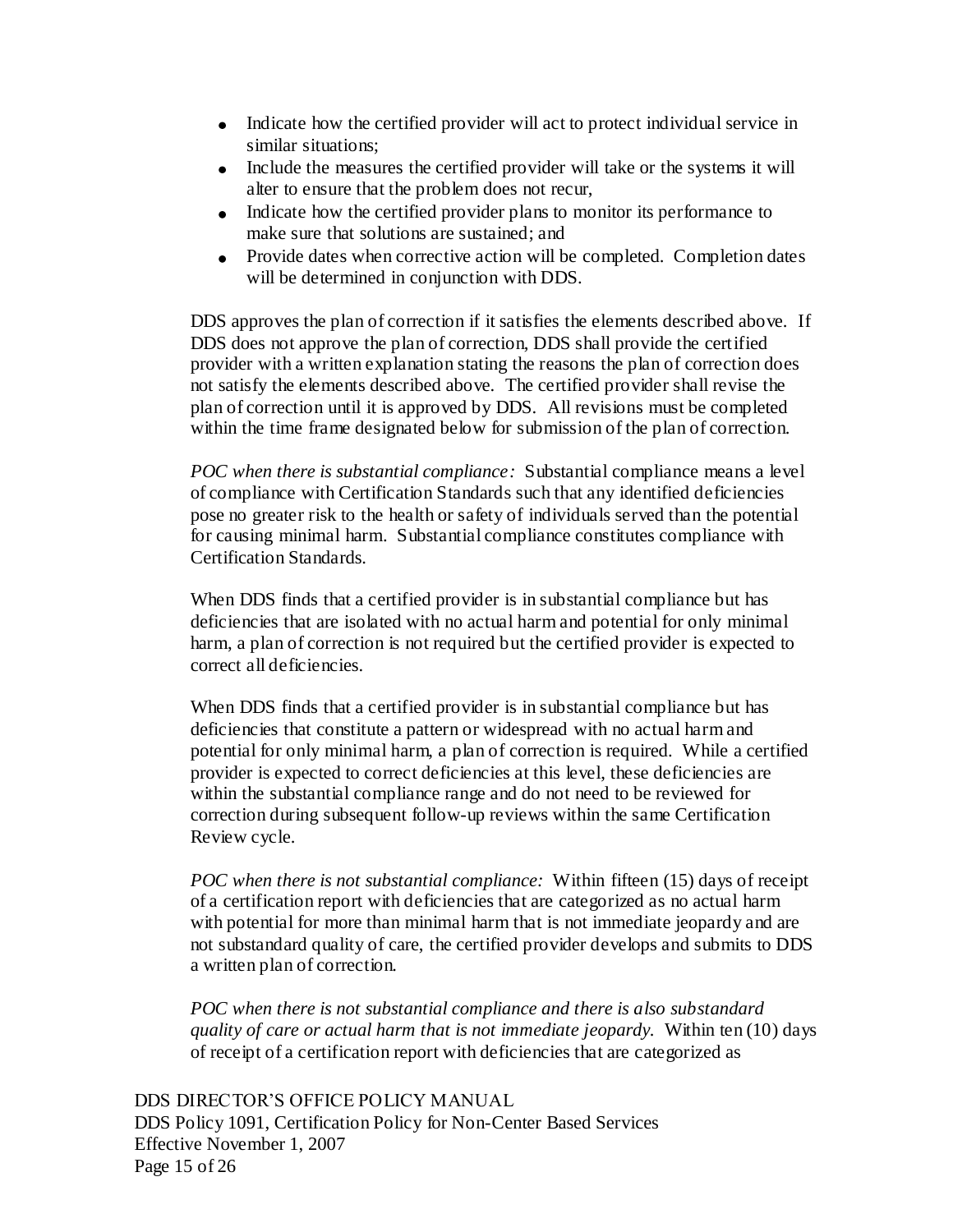substandard quality of care or actual harm that is not immediate jeopardy, the certified provider develops and submits to DDS a written plan of correction.

*POC when there is not substantial compliance and there is also with immediate jeopardy:* Within two (2) days of receipt of a certification report with deficiencies that categorized as immediate jeopardy, the certified provider develops and submits to DDS a written plan of correction.

#### L. Post Certification Review Revisits.

DDS conducts a follow-up Abbreviated Review to confirm that the certified provider is in compliance with certification standards and has the ability to remain in compliance with certification standards. The purpose of the follow-up Abbreviated Review is to re-evaluate the specific care and services that were cited as noncompliant during the Certification Review, Service Concern Investigation, or other onsite Survey.

If DDS accepts the certified provider's plan of correction, DDS conducts a followup Abbreviated Review within thirty (30) calendar days of acceptance of the plan of correction but not before the latest date of corrective action proposed by the certified provider. At the follow-up Abbreviated Review, the Team should focus on the actions taken by the certified provider since the correction dates listed on the plan of correction.

Within fifteen (15) calendar days of the follow-up Abbreviated Review, DDS sends a written report documenting the findings made during the follow-up Abbreviated Review.

### 9. **Enforcement Remedies.**

DDS may impose any of the Enforcement Remedies described below alone or in combination with any other Enforcement Remedy or Remedies to encourage quick compliance with certification standards.

### A. Certification downgrade.

*1) Regular Certification with Requirements.* If a certified provider is not in substantial compliance with applicable certification standards within thirty (30) calendar days after receiving notice of noncompliance in a Certification Review Report, the status of the certified provider's Regular Certification will be downgraded to a Regular Certification with Requirements. In order to achieve restoration of its Regular Certification, the certified provider corrects all identified deficiencies and demonstrates substantial compliance with certification standards within sixty (60) calendar days of being downgraded to a Regular Certification with Requirements. DDS may pass over Regular Certification with Requirements

DDS DIRECTOR'S OFFICE POLICY MANUAL DDS Policy 1091, Certification Policy for Non-Center Based Services Effective November 1, 2007 Page 16 of 26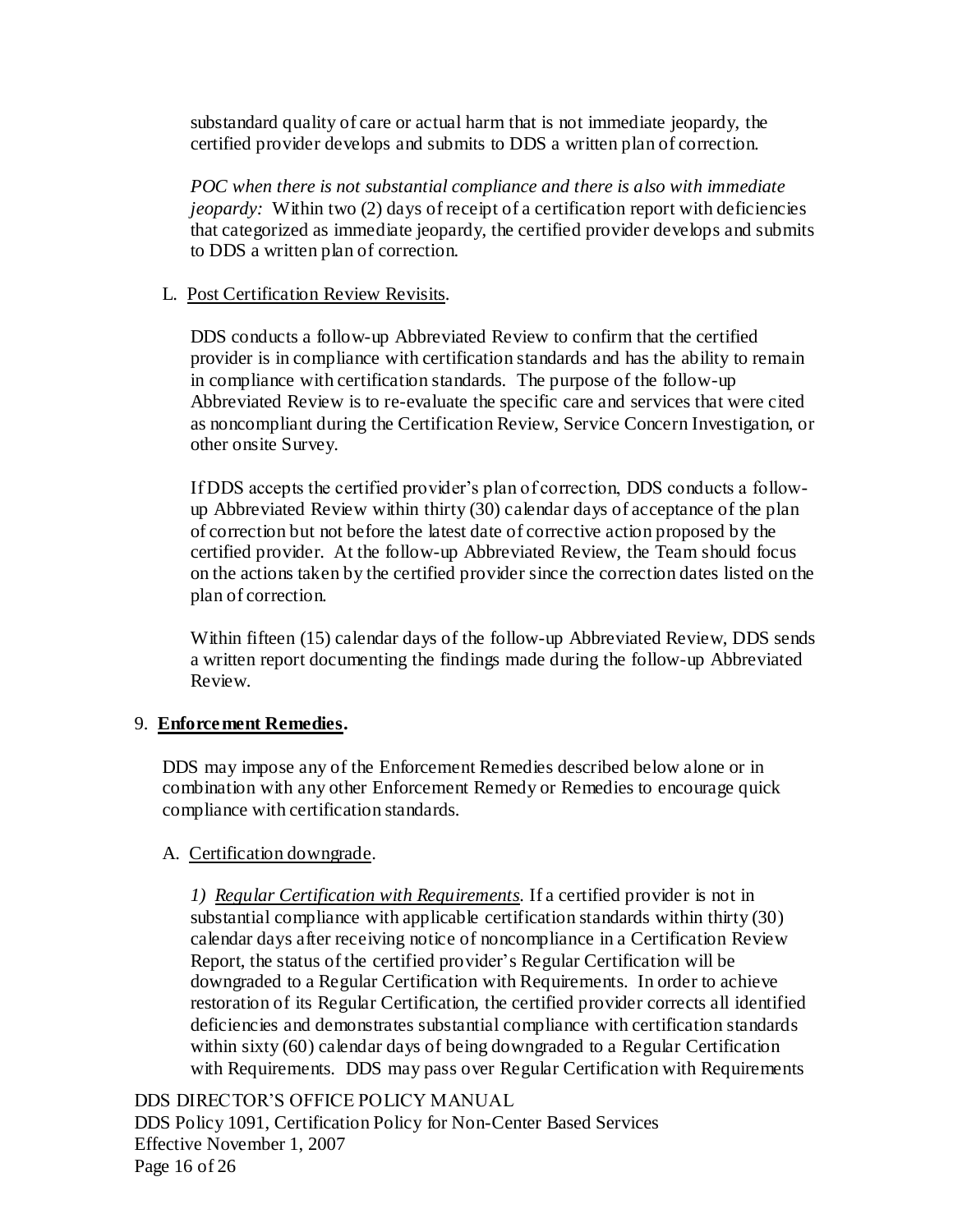and immediately impose Provisional Certification when warranted by the scope and severity level of the noncompliance.

*2) Provisional Certification.* When a certified provider continues to be out of compliance with applicable certification standards at the end of the period allowed for a Regular Certification with Requirements or when warranted by the scope and severity level of the noncompliance, the certified provider's certification is downgraded to a Provisional Certification for a maximum term of one hundred and eighty calendar days (180) and Moratorium on New Admissions is imposed. During the term of a Provisional Certification, the certified provider submits weekly progress reports regarding compliance efforts until all deficiencies have been corrected. The failure of a certified provider to substantially comply with certification standards after sixty (60) calendar days of Provisional Certification results in the imposition of a Moratorium on Expansion.

#### B. Directed Plan of Correction.

A directed plan of correction is an Enforcement Remedy in which DDS develops a plan to require a certified provider to take action within a specified timeframe. Achieving substantial compliance is the responsibility of the certified provider whether or not a directed plan of correction is followed. If a certified provider fails to achieve substantial compliance after complying with a directed plan of correction, DDS may impose another Enforcement Remedy until the certified provider achieves substantial compliance or loses its certification.

DDS may impose a directed plan of correction fifteen (15) calendar days after the certified provider receives notice in non-immediate jeopardy situations and two (2) calendar days after the certified provider receives notice in immediate jeopardy situations.

The date a directed plan of correction is imposed does not mean that all corrections must be completed by that date.

#### C. Directed In-Service Training.

Directed in-service training is an Enforcement Remedy that DDS imposes when it believes that education is likely to correct the deficiencies and help the certified provider achieve substantial compliance. This remedy requires provider staff to attend an in-service training program.

DDS may provide special consultative services for obtaining this type of training. At a minimum, DDS should compile a list of resources that can provide directed inservice training and make this list available to certified providers and other interested parties.

DDS DIRECTOR'S OFFICE POLICY MANUAL DDS Policy 1091, Certification Policy for Non-Center Based Services Effective November 1, 2007 Page 17 of 26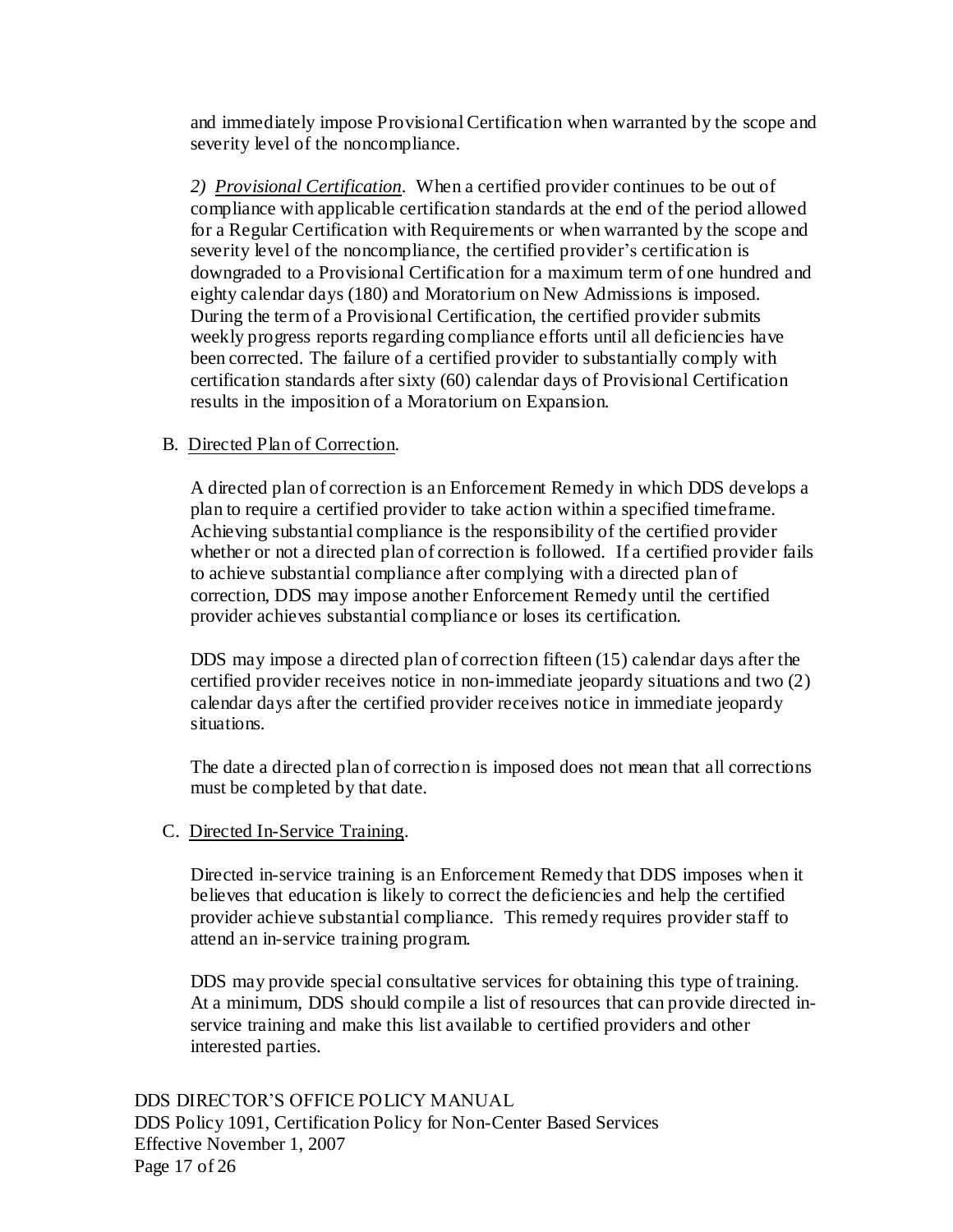The certified provider bears the expense of directed in-service training.

If a certified provider fails to achieve substantial compliance after completing directed in-service training, DDS may impose another Enforcement Remedy until the certified provider achieves substantial compliance or loses its certification.

### D. Referral to Medicaid Audit for Investigation.

Referral to Medicaid Audit for Investigation is an Enforcement Remedy that DDS imposes in response to identifying specific information that a certified provider has received inappropriate payment for services.

If an audit reveals that a certified provider has not complied with billing requirements in a reckless or intentional manner, DDS may impose additional Enforcement Remedies, including without limitation, certification revocation, exclusion and debarment.

# E. State Monitoring.

State Monitoring is an Enforcement Remedy that DDS impose when DDS determines that oversight of the certified provider's efforts to correct cited deficiencies is necessary as a safeguard against further harm to individuals served when harm or a situation with the potential for harm has occurred.

A State Monitor is an appropriate professional who:

- Is an employee or contractor of DDS,
- Is not an employee or contractor of the monitored provider,
- Does not have an immediate family member who is served by the monitored provider, and
- Does not have any other conflict of interest with the monitored provider.

When State Monitoring is imposed, DDS selects the State Monitor. Monitoring may occur anytime in a program or program component. State Monitors have complete access to the premises, staff, individuals served and their families, and all records of the certified provider at all times and in all instances for performance of the monitoring task.

Some situations in which State Monitoring may be appropriate include without limitation:

- Poor compliance history, i.e. a pattern of poor quality of care, many complaints,
- DDS concern that the situation has the potential to significantly worsen, or
- Substandard quality of care or immediate jeopardy exists and the certified provider seems unable or unwilling to take corrective action.

DDS DIRECTOR'S OFFICE POLICY MANUAL DDS Policy 1091, Certification Policy for Non-Center Based Services Effective November 1, 2007 Page 18 of 26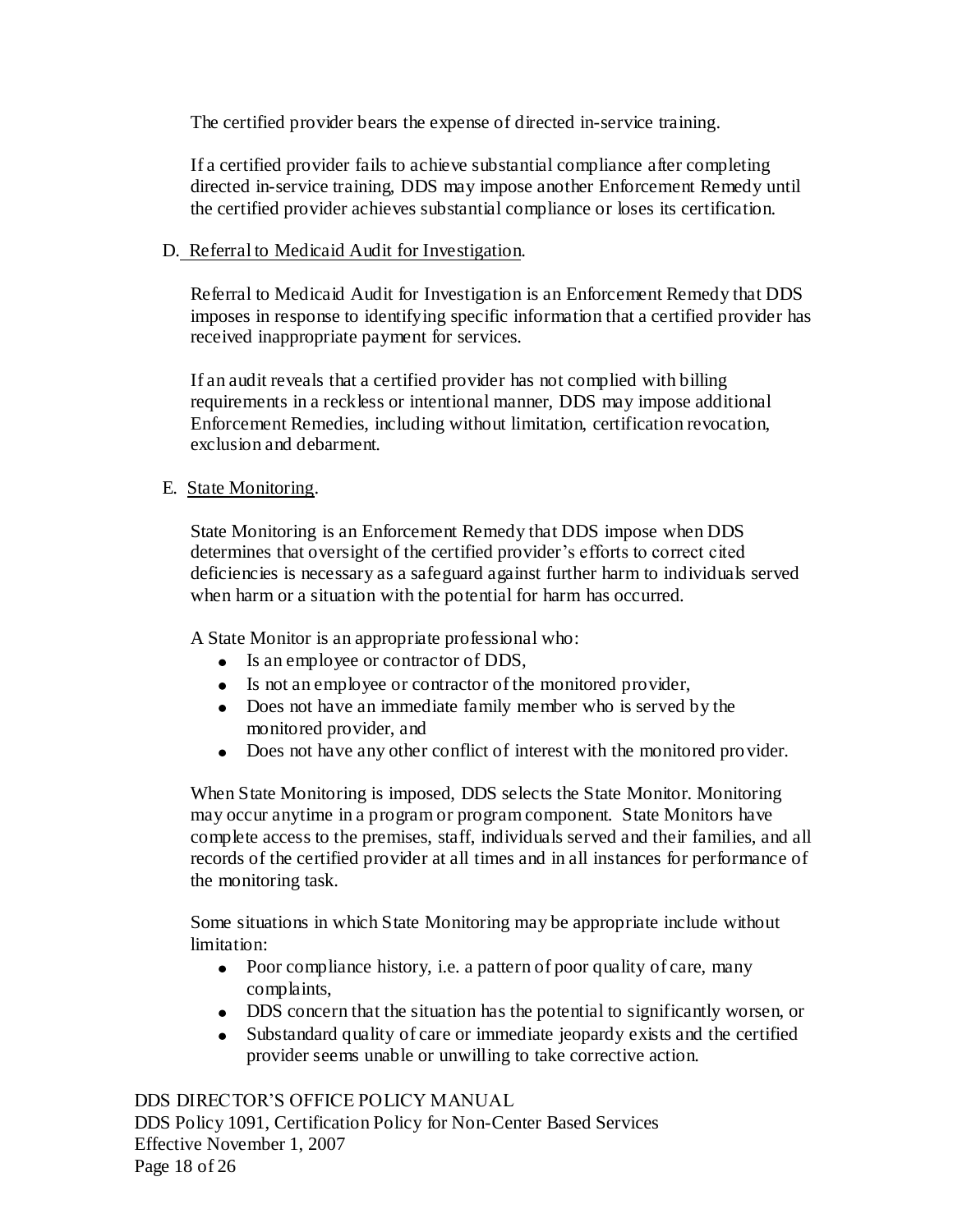The Enforcement Remedy of State Monitoring is discontinued when the certified provider demonstrates that it is in substantial compliance with certification standards and that it will remain in substantial compliance. A certified provider can demonstrate continued compliance by adherence to a plan of correction that delineates what systemic changes will be made to ensure that the deficient practice will not recur and how the certified provider will monitor its corrective actions to ensure it does not recur.

#### F. Moratorium on New Admissions.

Moratorium on New Admissions is an Enforcement Remedy that DDS may impose any time DDS finds a certified provider to be out of substantial compliance as long as the program or program component is given written notice at least two (2) calendar days before the effective date in immediate jeopardy cases and at least fifteen (15) calendar days before the effective date in non-immediate jeopardy cases.

DDS imposes a Moratorium New Admissions when DDS finds that a certified provider is not in substantial compliance ninety (90) calendar days after the last day of the Certification Review identifying the deficiency, or when a program or program component has been found to have furnished substandard quality of care during its last three (3) consecutive Certification Reviews.

An individual admitted to a certified provider's service on or after the effective date of the remedy is considered a new admission. An individual admitted to a certified provider's service on or after the effective date of the remedy who is discharged from the service component or takes a temporary leave from the service is still considered new admission upon readmission or return.

An individual admitted to a certified provider's service before and discharged on or after the effective date of the remedy is not considered a new admission if the individual is subsequently readmitted to the service. An individual admitted to a certified provider's service before the effective date of the remedy who takes temporary leave before or after the effective date is not consider a new admission upon return.

Generally, if the certified provider achieves substantial compliance and it is verified through a follow-up Abbreviated Review or credible written evidence, DDS lifts the Moratorium on New Admissions. However, when a Moratorium on New Admissions is imposed for repeated instances of substandard quality of care, DDS may impose the remedy until the certified provider is in substantial compliance and DDS believes the certified provider will remain in substantial compliance.

G. Moratorium on Expansion.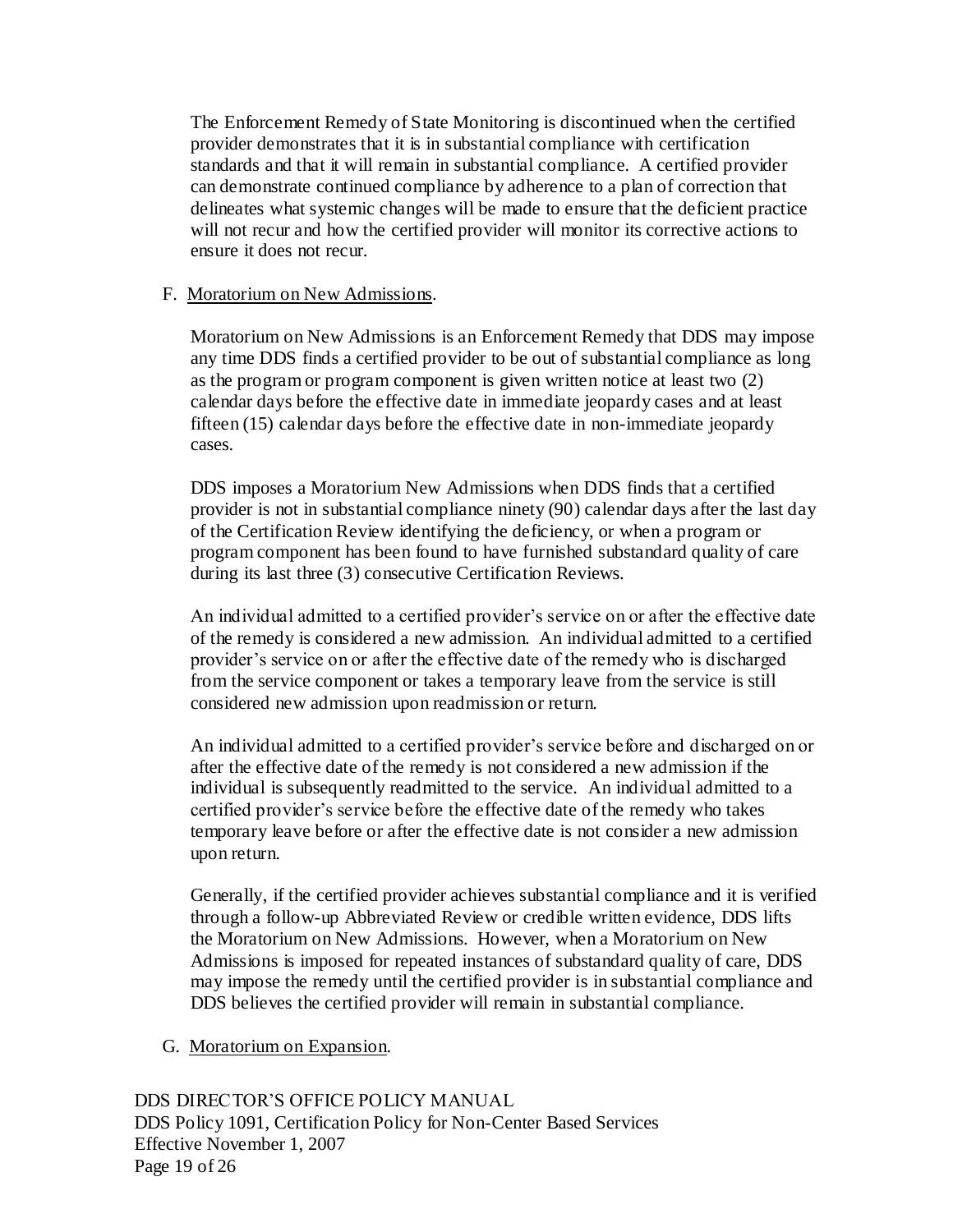Moratorium on Expansion is an Enforcement Remedy that DDS may impose when DDS finds a certified provider to be out of substantial compliance with certification standards after sixty (60) calendar days of Provisional Certification. A Moratorium on Expansion may include expanding capacity for current service delivery in existing service areas and expanding to offer current or new services in new service areas.

The failure of a certified provider to substantially comply with certification standards after sixty (60) calendar days of Provisional Certification indicates that the certified provider is unable or unwilling to take necessary corrective action and that individuals with developmental disabilities are in danger of losing services. A Moratorium on Expansion continues until the certified provider is in substantial compliance with applicable standards, and DDS believes the certified provider is willing and able to remain in substantial compliance.

If the certified provider has made considerable progress toward substantial compliance with applicable certification standards during the period of Provisional Certification, the DDS Director or designee may grant an extension before a Moratorium on Expansion is imposed.

#### H. Specific Service Prohibition.

A Specific Service Prohibition is an Enforcement Remedy that DDS may impose when DDS finds that a certified provider harmed a consumer. DDS may impose the prohibition against serving a specific individual or individuals or against a specific class of individuals. The prohibition may be permanent or for a specific term depending on the circumstances of the case.

#### I. Certification Revocation.

When considering whether to revoke the certification of a certified provider, DDS considers many factors, particularly the provider's noncompliance history (e.g., it is consistently in and out of noncompliance), the effectiveness of alternative Enforcement Remedies when previously imposed, and whether the certified provider has failed to follow through on an alternative Enforcement Remedy (e.g. directed plan of correction or directed in-service training). These considerations are not all inclusive but factors to consider when determining whether Certification Revocation is appropriate in a given case.

*Immediate Jeopardy*. When there is immediate jeopardy to the health or safety of an individual served, DDS revokes the certification of a certified provider to be effective within thirty (30) calendar days of the last day of the Certification Review that found the immediate jeopardy if the immediate jeopardy is not removed before then If the certified provider provides a written and timely credible allegation that the immediate jeopardy has been removed, DDS will conduct a follow-up

DDS DIRECTOR'S OFFICE POLICY MANUAL DDS Policy 1091, Certification Policy for Non-Center Based Services Effective November 1, 2007 Page 20 of 26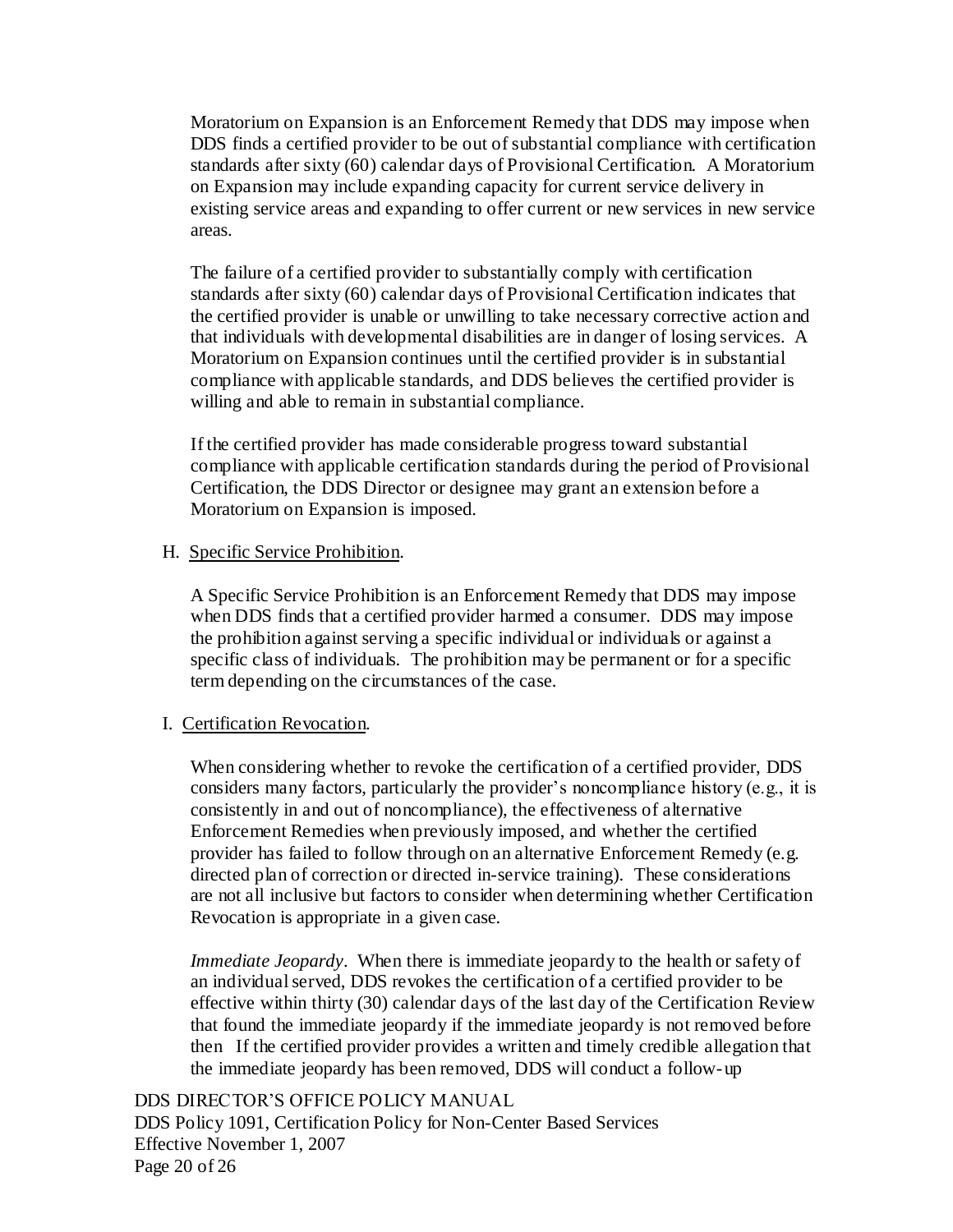Abbreviated Survey prior to revocation if possible. In order for a Certification Revocation to be reversed, the immediate jeopardy must be removed even if the underlying deficiencies have not been fully corrected.

*No Immediate Jeopardy*. Certification Revocation is always an option that may be imposed for the noncompliance of any certified provider regardless of whether or not immediate jeopardy is present. When there is not immediate jeopardy, DDS revokes the Regular Certification of a certified provider if the certified provider fails to achieve substantial compliance after one hundred and eighty (180) calendar days of Provisional Certification.

### J. Voluntary Surrender of License.

If a certified provider intends to voluntarily surrender its certification, the director of the certified provider notifies DDS immediately. As a condition of certification, the program or program component agrees to assist DDS with transitioning consumers.

#### K. Transitioning Consumers.

DDS has the ultimate responsibility for transitioning consumers when a certification is revoked. In some instances, the certified provider may assume responsibility for the safe and orderly transition of consumers when the certification of the provider is revoked. However, this does not relieve DDS of its ultimate responsibility to transition consumers. The goal of transitioning consumers is to minimize the period of time during which consumers receive less than adequate care.

L. Exclusion.

Exclusion from contracting with all DHHS divisions and enrolling in the Arkansas Medicaid Program for a specific term is an Enforcement Remedy that may be imposed upon recommendation of DDS and approval by the DHHS Director.

M. Debarment.

Recommendation to appropriate federal regulatory agency for Permanent Debarment is an Enforcement Remedy that may be imposed upon recommendation of DDS and approval by the DHHS Director.

### 10. **Solicitation.**

A. "Solicitation" means the use of a method described in Section 10.B of this policy to attempt to unduly influence an individual served by a certified provider or his or

DDS DIRECTOR'S OFFICE POLICY MANUAL DDS Policy 1091, Certification Policy for Non-Center Based Services Effective November 1, 2007 Page 21 of 26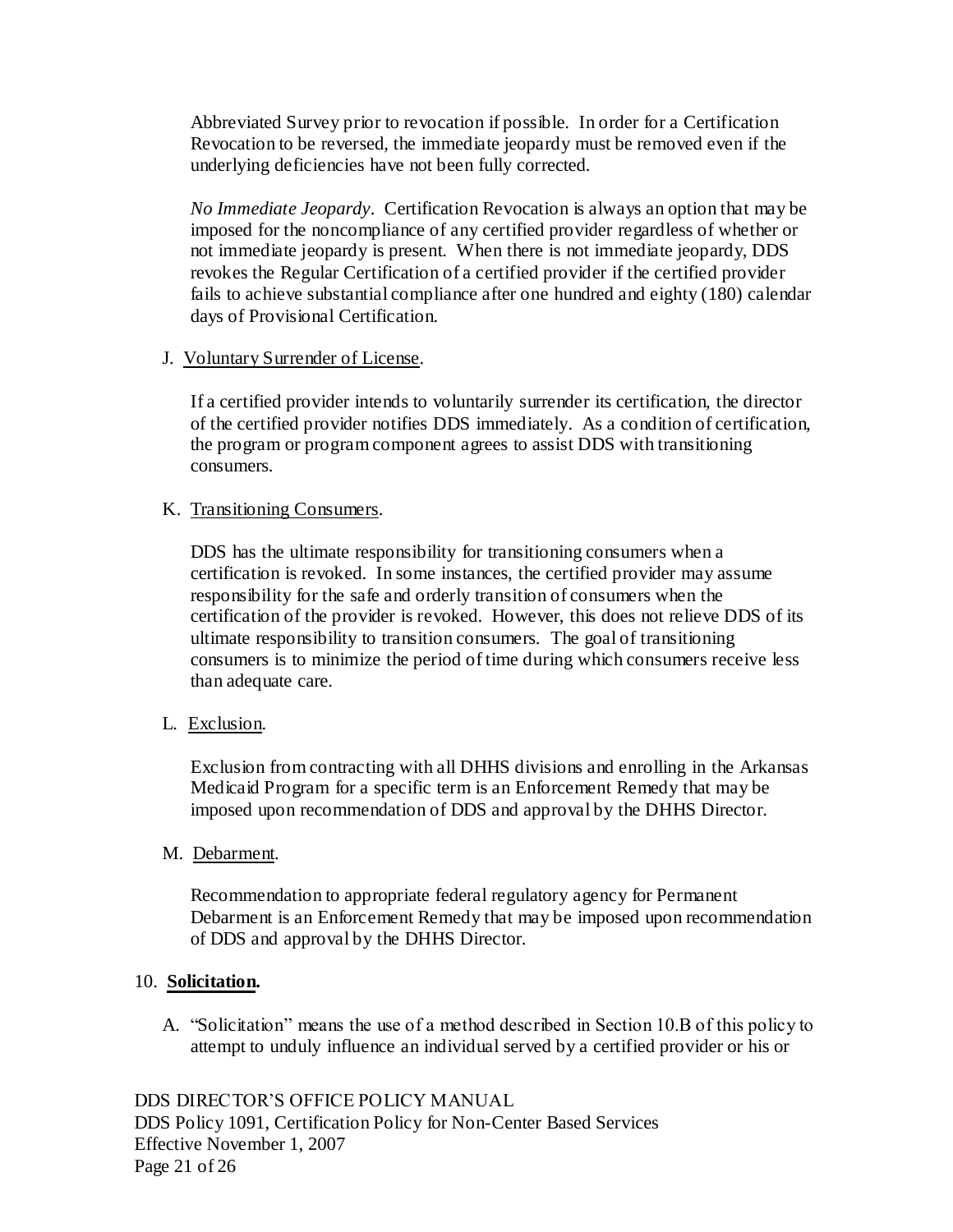her family or guardian to transfer from one provider to another provider. Solicitation is prohibited by the all of the following:

*1)* A certified provider or any individual acting on behalf of the certified provider,

*2)* Any staff member of a certified provider or any individual acting on behalf of the staff member, and

*3)* Any individual who provides or has provided professional or direct care services for a certified provider or any individual acting on his or her behalf.

B. The following methods of solicitation are prohibited:

*1)* With the intent of soliciting consumers, hiring an individual who has been previously employed by or contracted with another certified provider who subsequently contacts consumers on the individual's caseload with the previous provider with the intent of inducing the consumer to transfer to the certified provider with which the individual is currently employed or contracted.

Protected Health Information, such as consumer addresses and telephone numbers, are considered confidential and the property of the certified provider with which the individual was or is employed or contracted. An individual formerly employed or contracted with a certified provider may not disclose Protected Health Information without a signed release from the consumer according to HIPAA. If DDS finds that an individual has released Protected Health Information in a manner contrary to HIPAA, DDS will notify the appropriate licensing or certification entity and the Office of Inspector General of the U.S. Department of Health and Human Services.

When a consumer transitions between two (2) certified providers, the receiving provider shall indicate on the transition plan if the receiving provider has hired or contracted or intends to hire or contract an individual who previously served the transferring individual through the sending provider. If five (5) or more individuals transfer under the circumstances described in this paragraph, DDS contacts the individuals or their family members of guardians to determine if solicitation occurred.

*2)* Offering cash or gift incentives to an individual served or his or family or guardian to induce the individual served or his or her family or guardian to change providers,

*3)* Offering an individual served or his or her family or guardian free goods or services that are not available to other similarly stationed consumers to induce the individual served or his or her family or guardian to change providers,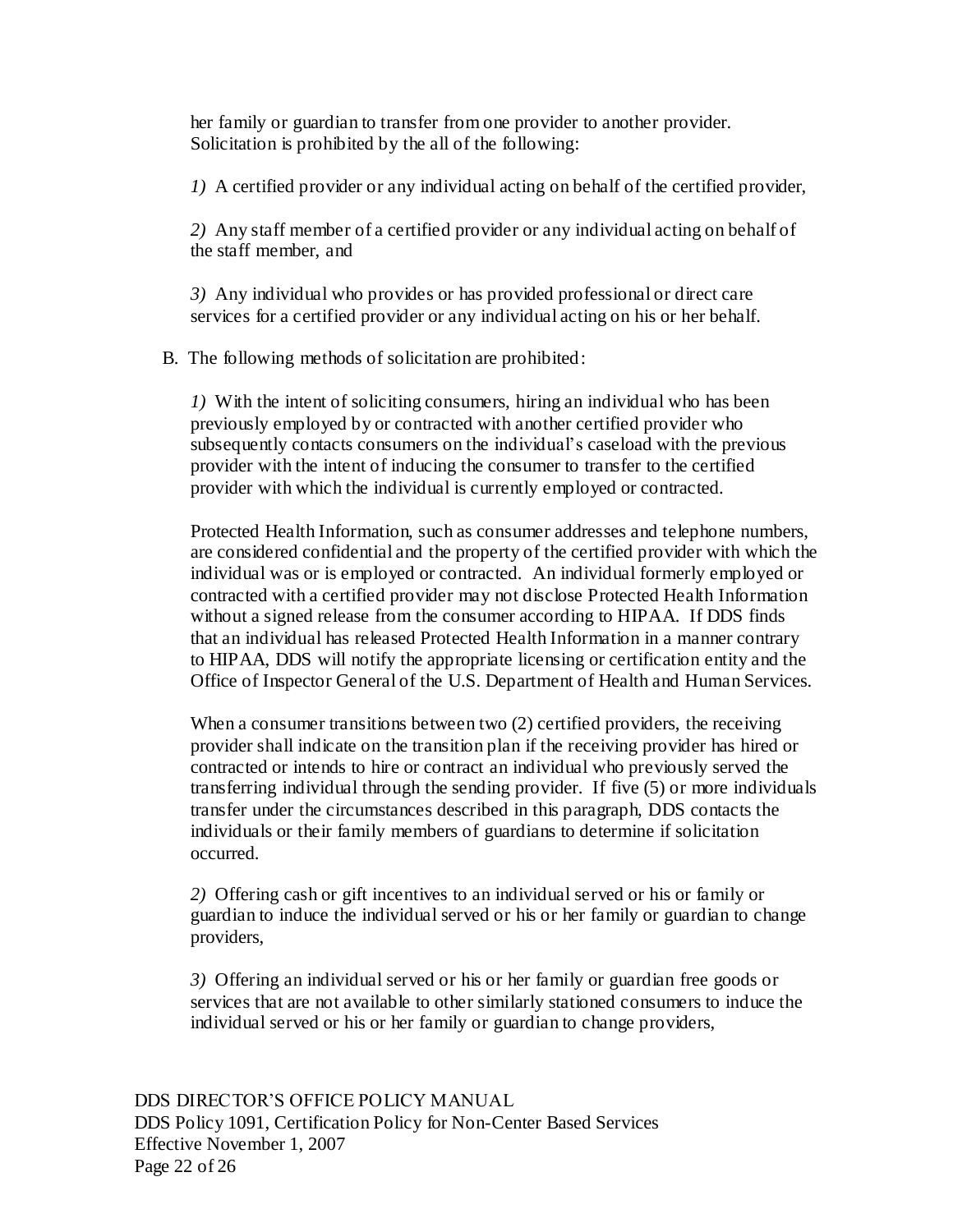*4)* Refusing to provide an individual served access to entitlement services for which the individual is eligible if the individual served or his or her family or guardian selects another certified provider to provide waiver services to the individual,

*5)* Making negative comments to a potential individual served, his or her family or guardian, or an advocate regarding the quality of services provided by another certified provider other than for the purpose of monitoring or official advocacy,

*6)* Promising to provide services in excess of those necessary to induce an individual served or his or her family or guardian to change programs,

*7)* Directly or indirectly giving an individual served or his or her family or guardian the false impression that the certified provider is the only agency that can provide the services desired by the individual served or his or her family or guardian, and

*8)* Engaging in any activity that DDS determines was intended to be solicitation as defined in Section 10.A of this policy.

- C. Only an authorized DDS representative may offer an individual or his or her family or guardian provider choice.
- D. DDS investigates claims of solicitation that appear to be consistent with the definition of solicitation in Section 10.A of this policy. If DDS makes a finding of prohibited solicitation, DDS imposes enforcement remedies under Section 9 consistent with the scope and severity of the solicitation. If a pattern of solicitation occurs, DDS may impose Licensure Revocation.
- E. Marketing is distinguishable from solicitation and is considered an allowable practice. Examples of acceptable marketing practices include without limitation:
	- *1)* General advertisement using traditional media,

*2)* Distribution of brochures and other informational materials regarding the services provided by a certified provider if the brochures and materials are factual and honestly presented,

*3)* Providing tours of a certified provider to interested individuals,

*4)* Mentioning other services provided by the certified provider in which a consumer might have an interest, and

*5)* Hosting informational gatherings during which the services provided by a certified provider are honestly described.

DDS DIRECTOR'S OFFICE POLICY MANUAL DDS Policy 1091, Certification Policy for Non-Center Based Services Effective November 1, 2007 Page 23 of 26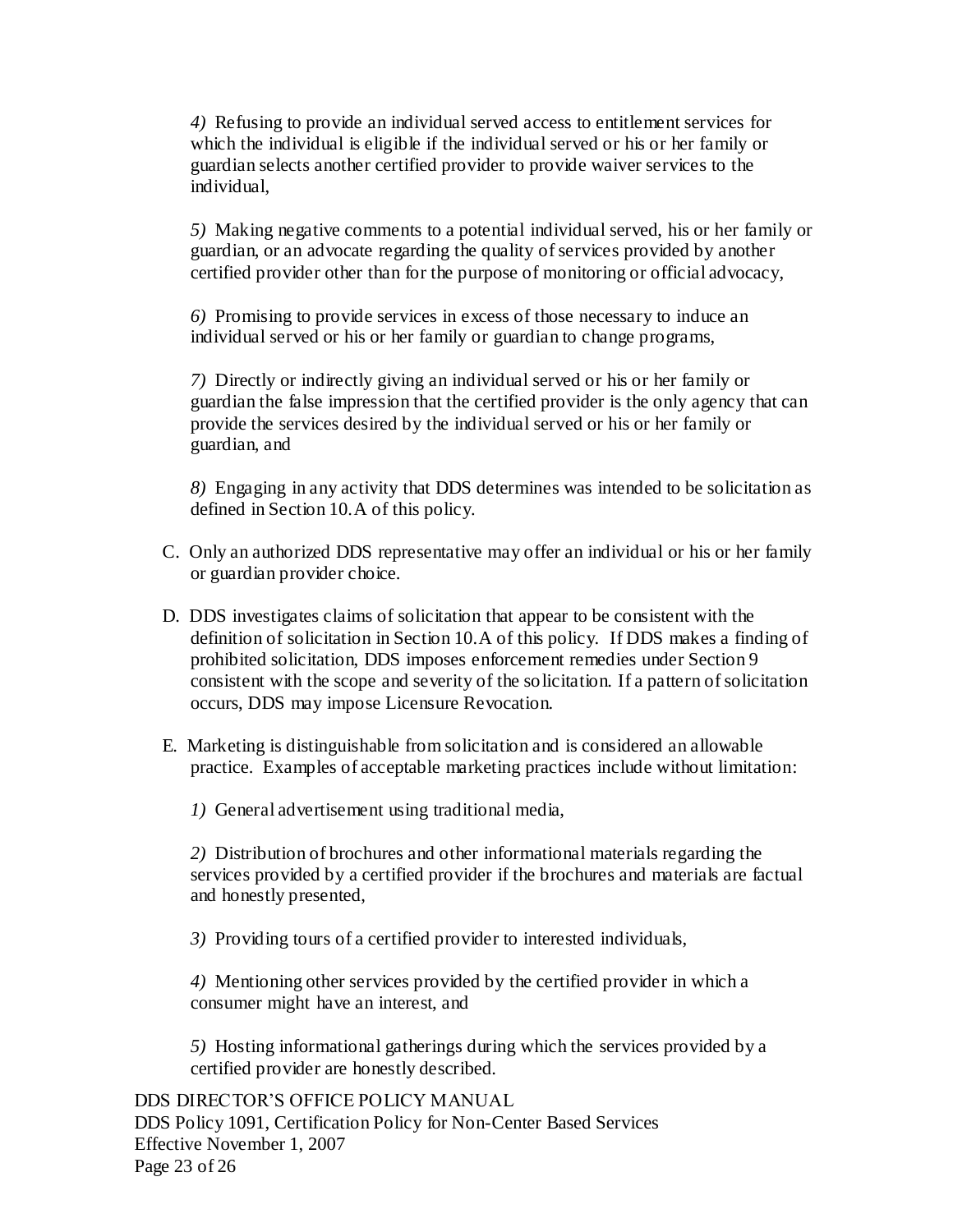### 11. **Procedural Guidelines: Change in Director.**

- A. A certified provider shall provide DDS with written notification of a change in the director of the certified provider immediately upon resignation, discharge, or death of the director.
- B. Within sixty (60) calendar days after the effective date of a change in the director of a certified provider, DDS staff will conduct an Abbreviated Review of the certified provider to provide onsite technical assistance.
- 12. **Codes**: A certified provider is responsible for compliance with all applicable building codes, ordinances, rules, statutes and similar regulations that are required by city, county, state, or federal jurisdictions. Where such codes are not in effect, it is the responsibility of the certified provider to consult one of the national building codes generally used in the area for all components of the building type being used or constructed. Nothing in this policy relieves a certified provider these responsibilities.
- 13. **Appeals**. An appeal of any decision made under this policy may be filed according to procedures outlined in DDS Director's Office Policy #1076.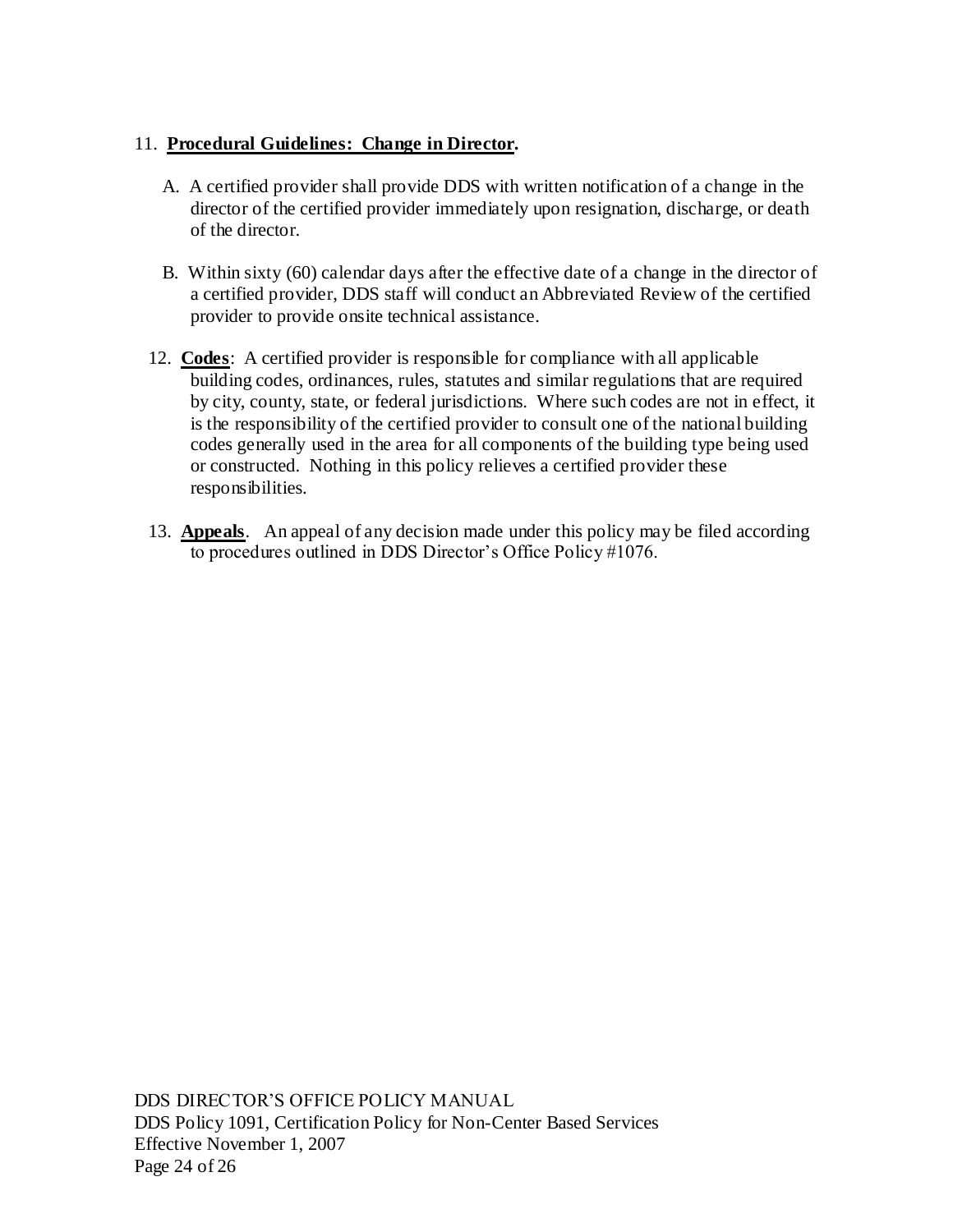#### **DDS Certification Sanctions Matrix Appendix A**

Scope of Noncompliance

Severity of Noncompliance

#### Level 4

Level 3

"**J**" \**Substandard Quality of Care* Plan of Correction Directed Plan of Correction Directed In-Service Training Refer to Audit for Investigation State Monitoring Specific Service Prohibition Transition Consumers Exclusion Debarment

"**G**" \*Substandard Quality of Care

Directed Plan of Correction Directed In-Service Training Refer to Audit for Investigation

Specific Service Prohibition

Plan of Correction

State Monitoring

# "**K**"

#### \**Substandard Quality of Care* Plan of Correction Directed Plan of Correction Directed In-Service Training Refer to Audit for Investigation State Monitoring Moratorium on New Admissions Moratorium on Expansion Specific Service Prohibition Transition Consumers Certification Revocation Exclusion Debarment

#### "**H**"

*\*Substandard Quality of Care* Plan of Correction Directed Plan of Correction Directed In-Service Training Refer to Audit for Investigation State Monitoring Moratorium on New Admissions Moratorium on Expansion Specific Service Prohibition Transition Consumers Certification Revocation Exclusion

Level 2

#### "**D**" Plan of Correction Directed Plan of Correction Directed In-Service Training Refer to Audit for Investigation

#### "**E**"

Plan of Correction Directed Plan of Correction Directed In-Service Training Refer to Audit for Investigation

**Isolated Pattern Pervasive** "**L**"

> \**Substandard Quality of Care* Plan of Correction Directed Plan of Correction Directed In-Service Training Refer to Audit for Investigation State Monitoring Moratorium on New Admissions Moratorium on Expansion Specific Service Prohibition Transition Consumers Certification Revocation Exclusion Debarment

#### "**I**"

*\*Substandard Quality of Care* Plan of Correction Directed Plan of Correction Directed In-Service Training Refer to Audit for Investigation State Monitoring Moratorium on New Admissions Moratorium on Expansion Specific Service Prohibition Transition Consumers Certification Revocation Exclusion Debarment

#### "**F**"

*\*Substandard Quality of Care* Plan of Correction Directed Plan of Correction Directed In-Service Training Refer to Audit for Investigation State Monitoring Moratorium on New Admissions Moratorium on Expansion

 $``C"$ 

Plan of Correction

Level 1

No Plan of Correction No Remedies Commitment to Correct

"**B**" Plan of Correction

DDS DIRECTOR'S OFFICE POLICY MANUAL DDS Policy 1091, Certification Policy for Non-Center Based Services Effective November 1, 2007 Page 25 of 26

"**A**"